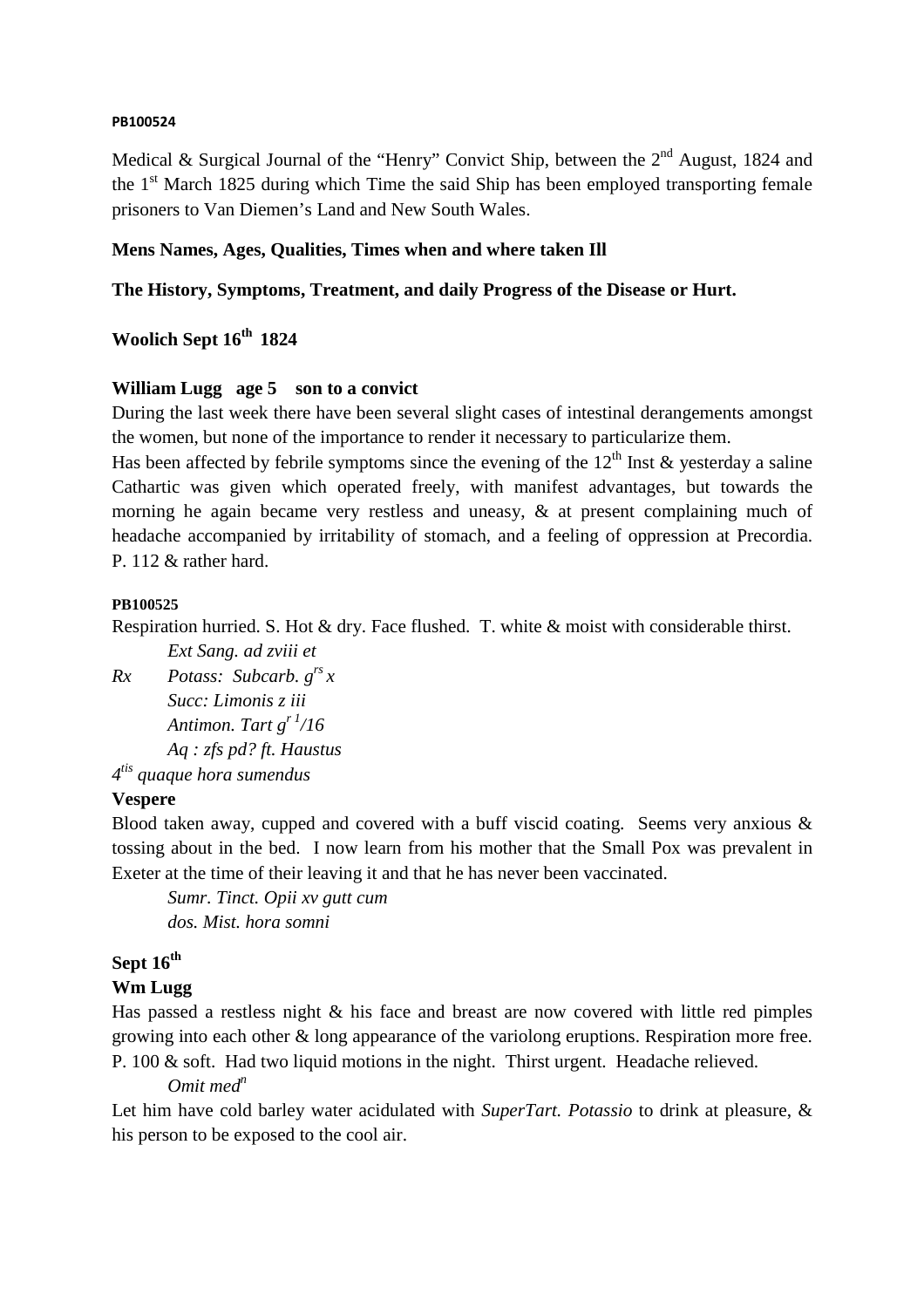Vaccinated four women and seven children being all those that acknowledge not to have previously had either the Variola or Cowpoch, and interdicted all communications with the Hospital that can possibly be provided.

#### **Vespere**

The eruptions have become more prominent  $\&$  are now appearing on the arms  $\&$  legs. Has been very restless during the afternoon.

*Rx Tinct. Opii gutt xii Liq. Antim. Int. gutt xv Ag zfs pd? ft. Haustus hora somni sumendus* 

### **Sept 17th**

Has passed a better night and the febrile symptoms are much abated. The eruption over the whole person has become very considerable  $\&$  those on the face vesicular and confluent.

# **PB100526**

# **Sept 18th**

#### **Wm Lugg**

Became very restless towards the evening when the Anodoyne draught was repeated and has procured him a good night. Eruptions confluent & vesicular. P. 86 and of moderate strength. T. white and moist. Heat of skin nat<sup>1</sup> eyes watery with a constant distillation of saliva from the mouth.

# **19th**

Has passed a very restless night notwithstanding an Anodoyne draught at 12 o'clock. Face much swelled and almost in one complete vesicle & there is also considerable affections of the throat with a troublesome cough. P. 138 & soft. S. hot breathing hurried. No alvuic(alvus) evacuations these two days.

*Hab<sup>t</sup>Submur. Hydrarg g<sup>r</sup> iij et Sumr. Infus. Sennae zij omni 2nd hora donec alvus plures soluts fuerit*  (until the bowels have acted)

## **7pm**

Since the third dose of the Infusion has had several copious dark coloured motions but is still very restless and uneasy & his breathing labouring.

*Emp: Canth. Stern. Admot & Sumr. Haustus Anodyne. h.s.* 

# **20th**

Has rested better during the night and the febrile symptoms have abated. Blister well risen.

#### *Repet. Mist. Sal?. ut olim*

# **21st**

Swelling of the face diminished and the eruptions progressing in maturation. P. 96 T. whiteish. No passage per anum? since the day before yesterday. Urine of a deep red colour and deposites a lateritious sediment.

#### *Cont ut heri*

Revaccinated two women & children on whom the operation was performed the other day as it has not taken effect in a single case.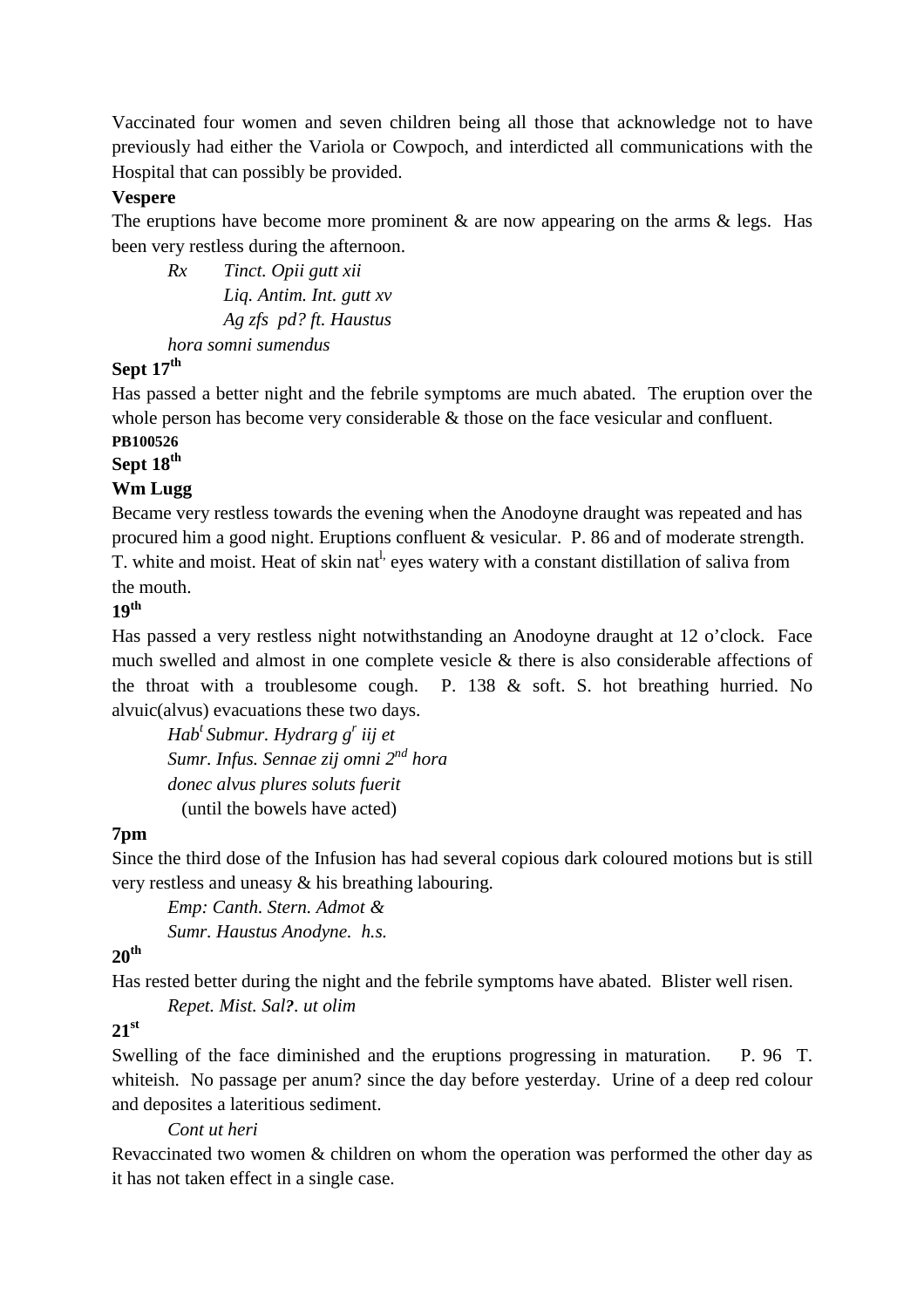## **23rd**

## **Wm Lugg**

Pustules progressing in maturation and febrile symptoms almost gone. B. rather slow.

*Sumr. Infus. Sennae ziiij repet* 

 *si opus sit* 

Four of the prisoners complaining this morning of constipated bowels attended with headache & anorexi  $Jr$ ? had the following draught given to each

*i.e. Infus. Sennae ziij Sulp. Magnes. zfs pd?*

# **PB100527**

# **Sept 24th**

#### **Margaret Horn, Prisoner, age 30**

Received a partial dislocation of the right Malleolar entermus in consequence of a fall down the main hatchway. General health exceedingly good. Replaced the bones in their situations and retained them in it by means of a bandage moistened with *Aq. Lithag. Acets? Comp.* **25th** 

#### **Wm Lugg**

Eruptions drying and everything going well.

# **26th**

#### **Hannah Hiho Prisoner age 20**

A very stout heavy woman fell backwards from the combings into the main hatchway at the moment that I happened to be coming out with a young medicine friend. I found her deprived of sense and motionless with her head bent down upon her heart & partial luxation of the second cervical vertebrae. The head was immediately extended & the bones regained their place with a loud noise after which the muscles of her face which had previously been contracted into an expression of extreme agony, resumed their usual composure and in a short time she became sensible with the power of moving her limbs & complained much of pain in the back part of her head & neck.

*Ext. Sang. ad zxx et applic Lot. Aq. Lithag. Acet. Comp. parti dolente* 

## **Sarah Rowley Passenger age 13**

Received a partial luxation outwards of the Malleolar intermus in consequence of the other women shifting against her in her face. This was also instantly reduced and cold evaporating applications made to it. There are also several cases of constipated bowels ?(a symbol)? requiring aperients.

# **Sept 27th**

## **H. Hiho**

Complains of a sense of soreness along the course of the cervical vertebrae but is quite well otherwise.

*Sumr. Sulph. Magnes. zifs et Cont. Lot. Evapor. ut heri*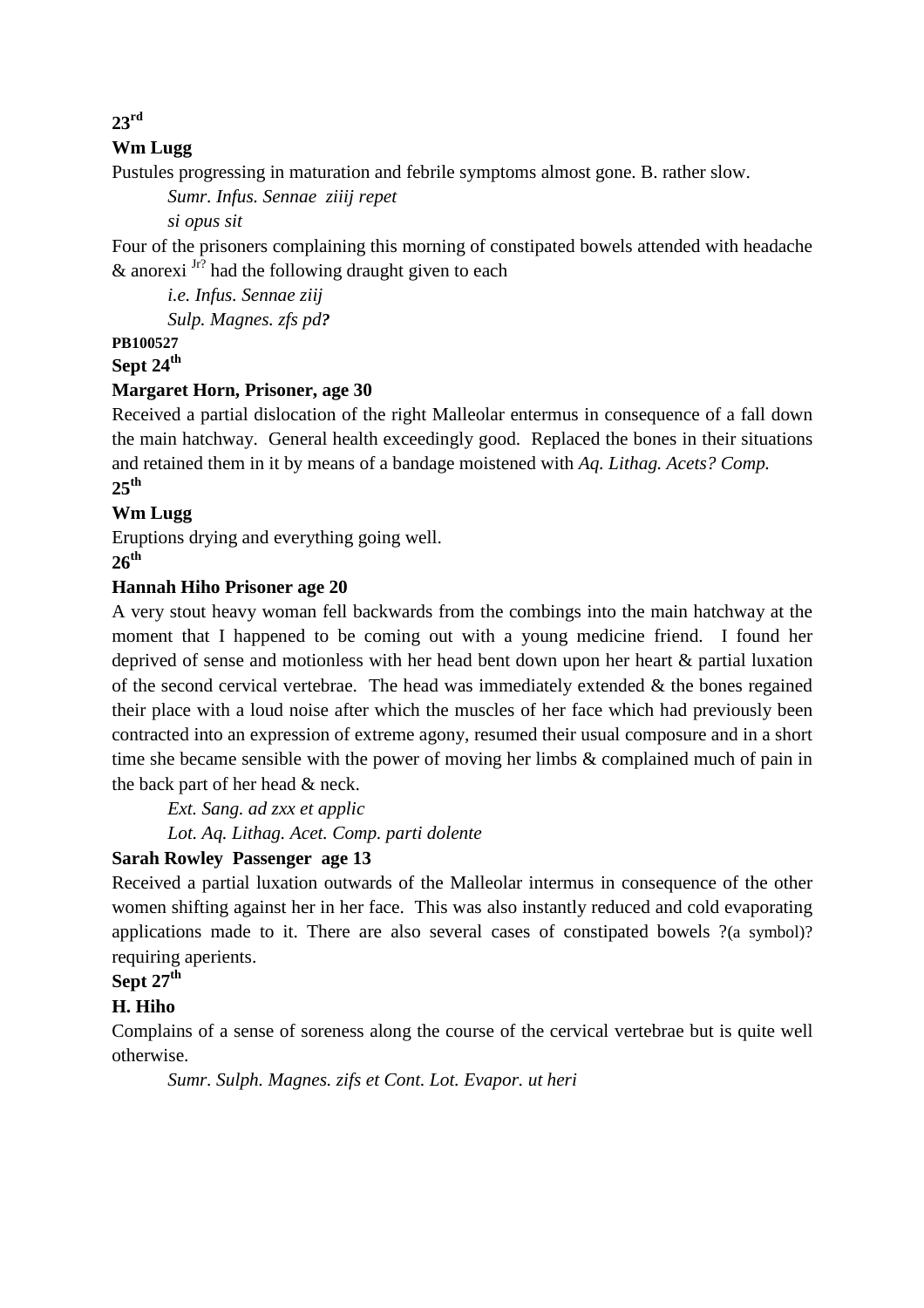# **PB100528 at the 2nd line of report**

#### **Grace Putt Prisoner age 20**

A stout healthy looking young woman complains of an acute pain in the right side of the Thorax more particularly about the middle of the seventh rib on making a full respiration. No cough P.84 and full T. white  $\&$  moist with some thirst. B. rather slow. Heat of skin Nat<sup>1</sup>

*V.S. ad zxvi et Sumr. Infus. Sennae ziij cum Sulph. Magnes. zfs* 

#### **Wm Lugg**

Pustules drying & falling off daily with considerable disfigurement of the skin of the face. Several little Phlegmonony tumors have appeared on his back and extremities but he is quite free from fever. B. rather slow

*Sumr. Infus. Sennae zij et repet hora 2nd P.M. si opus fuerit*

#### **Sept 29th**

#### **Hannah Hiho**

Is walking about again with no other bad consequences from her fall than a little stiffness of the neck. *Cont. Lot.*

#### **Sarah Rowley, Marg Horn**

There is very little pain walking or inflammation of their legs.

*Cont. Lot. evapor*.

#### **Sept 30th**

Several slight cases of irregularities in the bowels but none necessary to particularize.

### **Oct 2nd Sarah Richie Passenger age 15**

Was taken ill last evening with severe headache, nausea and a great sense of oppression of the precordia. P. 104 and small. T. Fine with thirst B. tolerably regular Skin hot & dry. Catamenia have not appeared yet, and occasionally for some months past she has suffered much from pain in the lumber and Hypogastric region, but is entirely free from anything of the kind at present. Has been vaccinated and the cicatrix on the right arm is well marked

 $Rx$  *Pulv. Ipecac.*  $g^r x v$  *Antimon Tart g<sup>r</sup> i Aq. zifs pd? ft. Haust. Emetic statim sumendus* 

## **Grace Putt**

Free from complaints. **D. Oct 2<sup>nd</sup>** 

## **Charlotte Davies Prisoner age 23**

Has had an Inguinal Hernia of the right side for some years. Issued to her a truss which I this day received from the victualling office at Deptford.

# **PB 100529 (Begins at the end of the 2nd line)**

## **7p.m. Sarah Richie**

Emetic operated fully and brought off a great deal of indigested almost mixed with a greenish matter which was extremely bitter to her taste. Nausea relieved but she complains much of pain in the siniput general anxiety and restlessness.

*Rx Submur. Hydrarg. g<sup>r</sup> v Pulv. Antomin. g<sup>r</sup> iij Opii pur. g<sup>r</sup> i*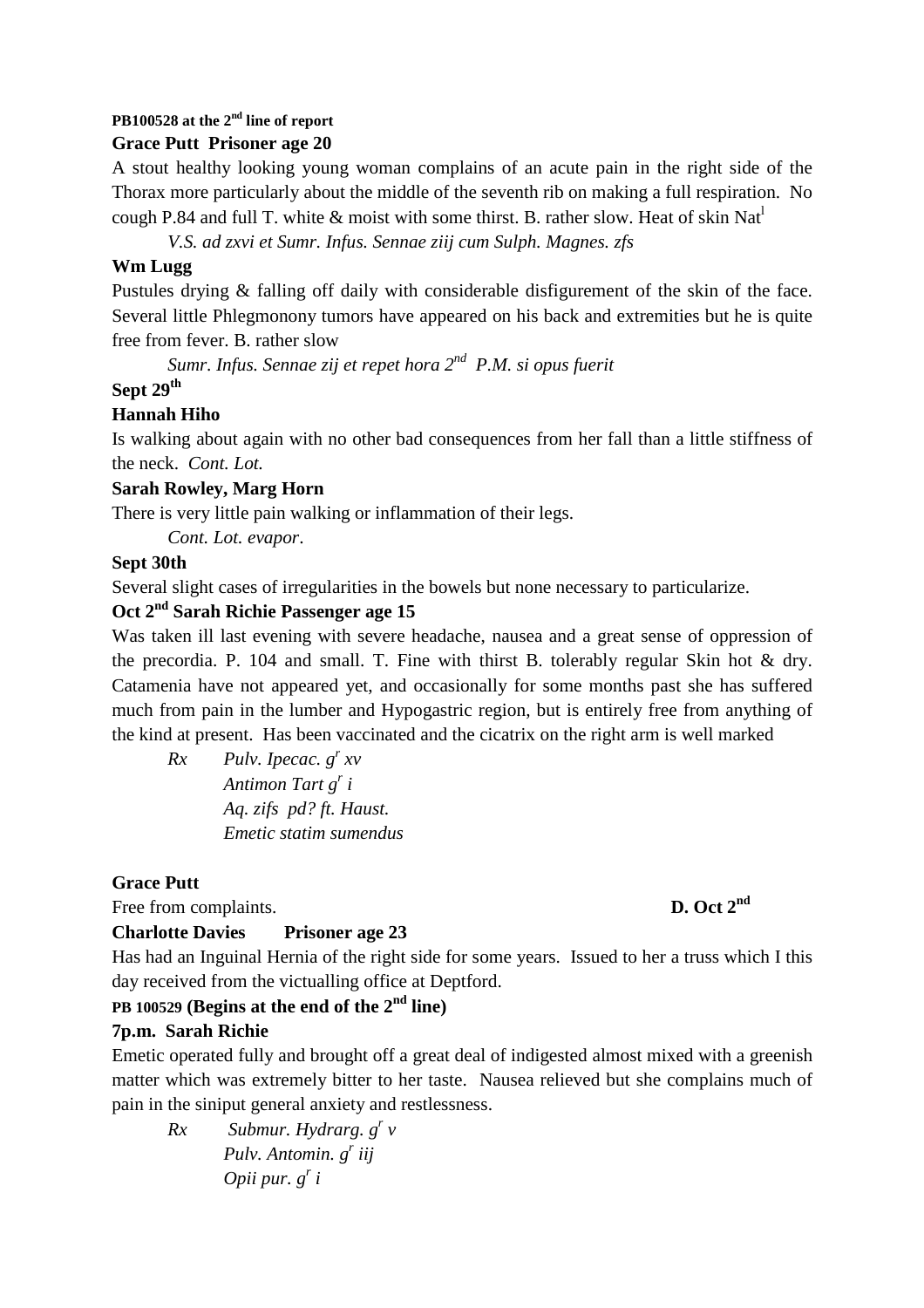#### *Confect Aromat. qs ft. Bol. hora somni sumendus*

#### **Oct 3rd**

Has passed a very restless night and is still affected with severe headache accompanied with strong pulsation of the temporal arteries and great oppression at precordia. P. 120 small and quick. Respiration hurried. T. covered with a white moist fur. Countenance flushed. Thirst urgent. No evacuation per anum since the day before yesterday. Urinary discharge scanty and very high coloured.

*V.S. ad zxii et Sumr. Infus. Sennae zij cum Sulph. Magnes. zfs pd Cathartic* 

#### **H.Hiho**

# Free from all complaints. **D. Oct 3<sup>rd</sup>**

# **Marg<sup>t</sup> Horn age 4 months convicts child**

Has been observed by its mother to be a little restless and uneasy for a day or two past, & this morning a number of small elevated red pimples have made their appearance on its face and breast, which I have no doubt will prove to be the small pox eruption.

The child was vaccinated nine days ago and has at present a vesicle on the right arm depressed in the centre & surrounded by an areole of a purplish colour. Heat of skin a little increased but looks cheerful and takes the breast as usual.

I have merely directed that she should be left cool and as much out of the mother's arms as possible.

## **PB100530 begins in the 4th line**

**Oct 4th** 

#### **S. Richie**

Fainted from the bleeding yesterday and did not seem to be in the least relieved by it. Blood taken away cupped & viscid. Had three full evacuations from the Cathartic, after which the same bolus as the preceding nights was given and she passed a tolerably quiet night. Has less headache this morning and breathes more freely, but her face is very much swelled and both that and her breast are covered with a purple coloured erythematic looking efflorescence with hue**?** & there is a group of little red elevated pimples resembling the variolong eruptions. P 120 & irregular. T. covered with a brownish fur, no thirst.

*Sumr. Mist. Saline zifs 4tis horis* 

To drink freely of cold acidulated barley water & to be kept as cool as possible.

#### **Janet Gordon age 5 months**

#### **Benj<sup>m</sup> Hobson age 4 months**

Both these children have the vaccine vesicle perfect in their arms, but this morning a few distinct variolong pimples have made their appearance on their faces and breasts having been preceded by slight febrile symptoms for about twenty four hours. Respiration easy, and take the breast very well.

#### **Mary Richie age 5 years sister to Sarah**

Is affected with considerable pyrexia which was ushered in last evening by slight rigors, hurried respiration and slight convulsive twitching of the tendons?. Face flushed with slight Infusion of the eyes. B. regular. Has a vaccine vesicle on the right arm which is beginning to dry off.

*Rx. Submur. Hydrarg. g<sup>r</sup> ij Pulv. Antomin g<sup>r</sup> iij pd? ft Pulv.statim sumendus*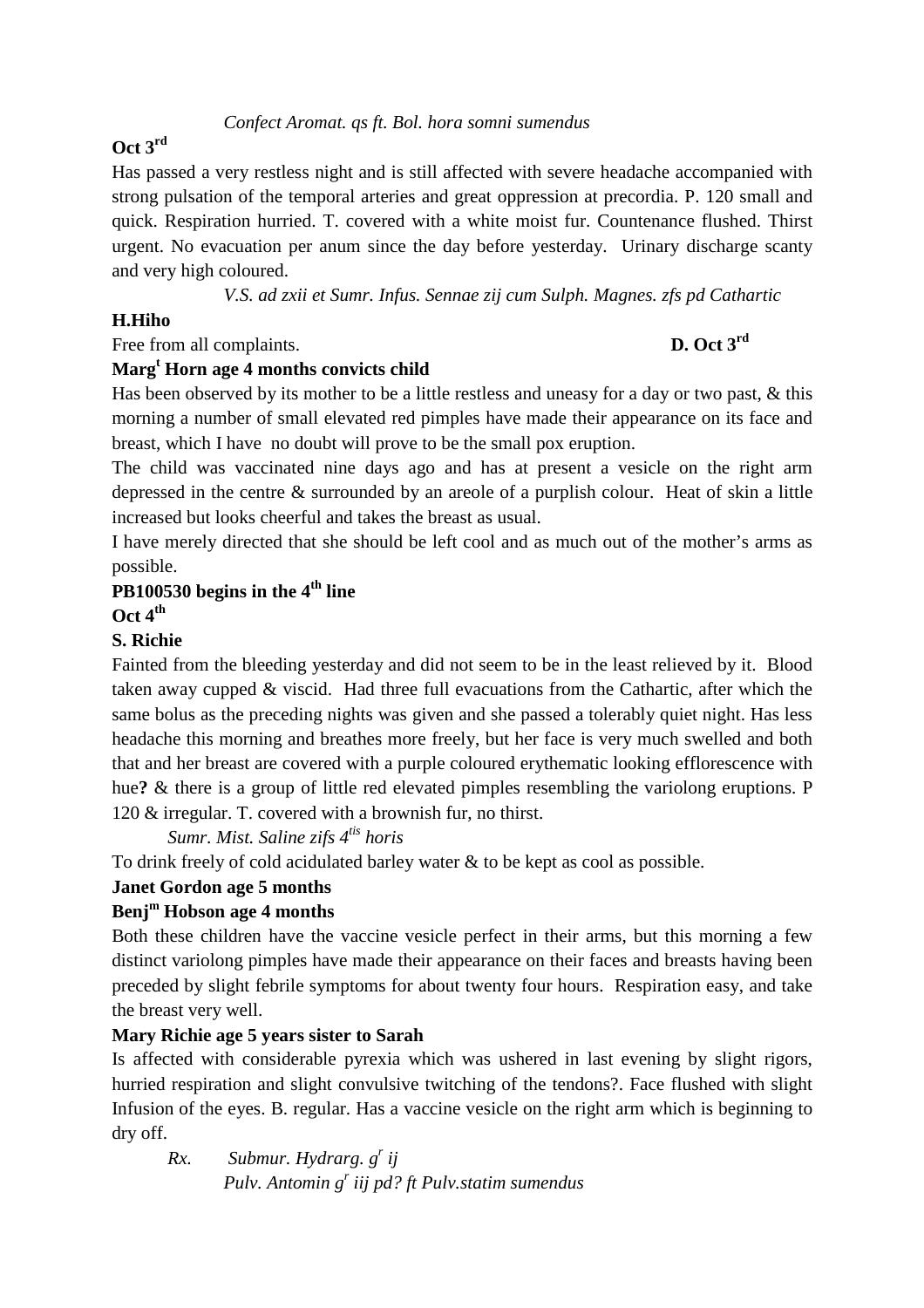#### **Oct 5th**

#### **S. Richie**

Has passed a restless night from general anxiety. Pimples vesicular at their apices and very numerous across the person. Face most swelled and of a deep purple hue. Eyes inflamed and constantly distilling tears. Throat also affected so as to impede deglutition. P.120 small and weak. Respiration performed with more freedom. Heat of skin nat<sup>1</sup>.

*Cont. omnia* 

#### **M. Richie**

There are several distinct vesicular pimples on the face and body and the febrile symproms are abated.

The other cases are going well.

#### **Mary Horn**

Inmofaction? (inmobility of action?) of the joint has entirely subsided but is still unable to put any weight upon it. *Fricit(frico?) part affect. cum Ol. Camph*.

#### **PB100531**

Several slight catarrhal cases and eight slight ulcer on the legs from travelling in irons.

## **Proceeding down to Gravesend Oct 5th**

#### **S. Richie**

An Anodoyne was given at bedtime but failed in procuring rest. Eruptions in a confluent state all over the person and the general efflorescence of the skin of a dark purple hue. Face very much swelled. Pytalism and the uvula and tonsils so much enlarged as to render deglutition extremely difficult. P. about 108 weak and irregular. S. Cool. Answers insolently on being first addressed but in a short time becomes more collected and gives more rational replies. Had two foetid, dark coloured motions in the course of the night, and the urine appears to be very much mixed with blood. Respiration tolerably free *Sumr. Decoct Cinch. zij cum Acid. Sulph. gutt xv 3tis horis* 

## **Vespere**

During the greater part of the day has been insensible to the objects around her and could not get down the last dose of medicine from the state of her throat.

Has had several alvuic and urinary discharges consisting principally of a dark quinoa?(or g....oa**)** and of blood. And there is also a discharge of similar kind from the mouth.

*Emplast Canth. fauces extern.applicandum* 

# **Oct 7th Gravesend**

## **S. Richie**

Has been delirious all night and nothing can be got into the stomach from the state of the tonsils and fauces. Several dark coloured bloody stools have passed involuntarily and her urine is much of the same description. Large purple cachexenosas? (cachexia) have made their appearance on several parts of both extremities, her pulse extremely rapid and weak. In short has every appearance of being speedily removed from this subliminary world.

#### **PB100532 began in last line of the above**

## **Wm Lugg**

The original case of small pox. Is very much marked but his health is perfectly re established.  $D. Oct 7<sup>th</sup>$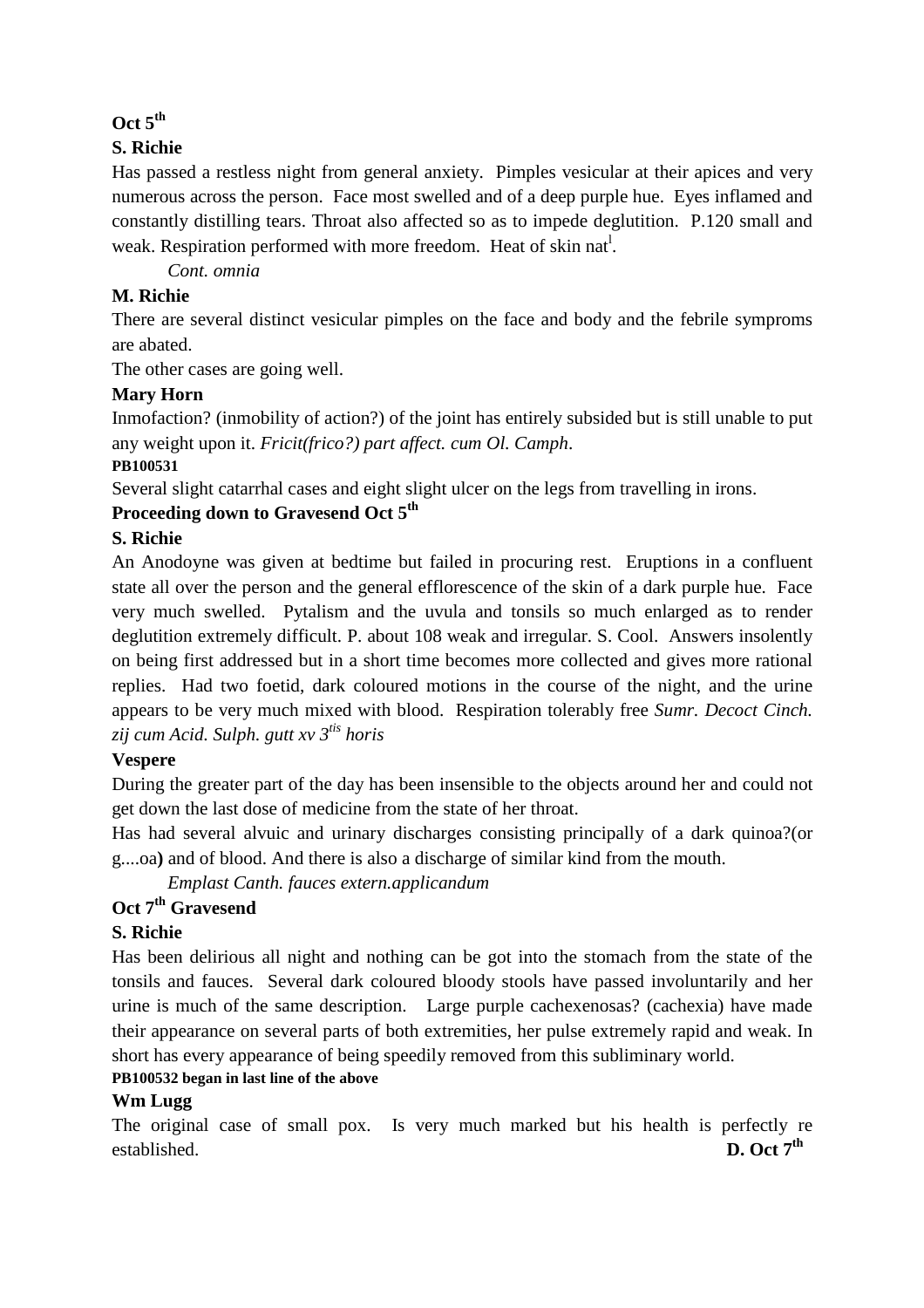### **Mary Richie**

The eruptions are pretty numerous but of the distinct kind and the febrile symptoms are very trifling.

The other three children have seen few eruptions and those progressing towards maturation in the kindliest manner. The cowpoch vesicles all together uninfluenced by the disease.

#### **Proceeding down the river Oct 8th**

# **S. Richie**

Continued gradually to sink and expired about 3 o'clock. At 5 committed the body with all things immediately in use to the deep. **D.D.** Oct 8<sup>th</sup>

#### **Bridget Urwin, prisoner age 23**

A little short woman of an exceedingly slender form was taken in labour with her first child yesterday morning. The membranes gave way whilst the pains were still very slight and the vertex presenting high up in the pelvis. About seven the head advanced to the middle of the pelvis where it seemed to be firmly impacted between the os pubis and a projection of the sacrum, pains very griping**?** and patient much exhausted.

*Tinct. Opii gutt xx* were given in a wine canola**?** & procured about three hours sleep after which the pains became very quick and continued at short intervals until midnight without the slightest alteration in the position of the head. At this period she became exceedingly low and faint with a feeble intermitting pulse and occasional delirium and seeing no prospect of her being delivered without the aid of instruments, I was reluctantly obliged to have recourse to the Crotchet, having failed in the application of the forceps.

From appearance of the foetus it must have been dead for some time, the scarf skin being almost stripped from its abdomen and an intolerable foetor arising from it.

#### **PB100533 begins in the next line**

After the delivery an Anodoyne was given and she has slept a little since  $\&$  is now in a free respiration but is very incoherent in her replies to the questions put to her. P.100 small  $\&$ weak. Iochine discharge moderated. To drink freely of mild diluents.

# **Oct 9th**

#### **B. Urwin**

Slept a good deal in the course of the day yesterday and has passed a very good night. Is quite rational this morning  $\&$  complains of slight darting pains throughout the abdomen  $\&$ also of headache, referred chiefly to the sinciput. P. 86 & soft. T. clear & moist. No thirst. S. Cool. No motion since delivery.

*Sumr. Ol. Ricini zfs & repet si opus fuerit* 

Variolong cases doing well and no other sickness of any importance.

#### **In the Downs.Oct 10th**

### **Mary Horn Sen**

| Swelling subsided and is able to use her foot perfectly again | D. Oct 10th             |
|---------------------------------------------------------------|-------------------------|
| <b>S. Rowley</b>                                              |                         |
| Her ancle is also quite well again.                           | D. Oct $10^{\text{th}}$ |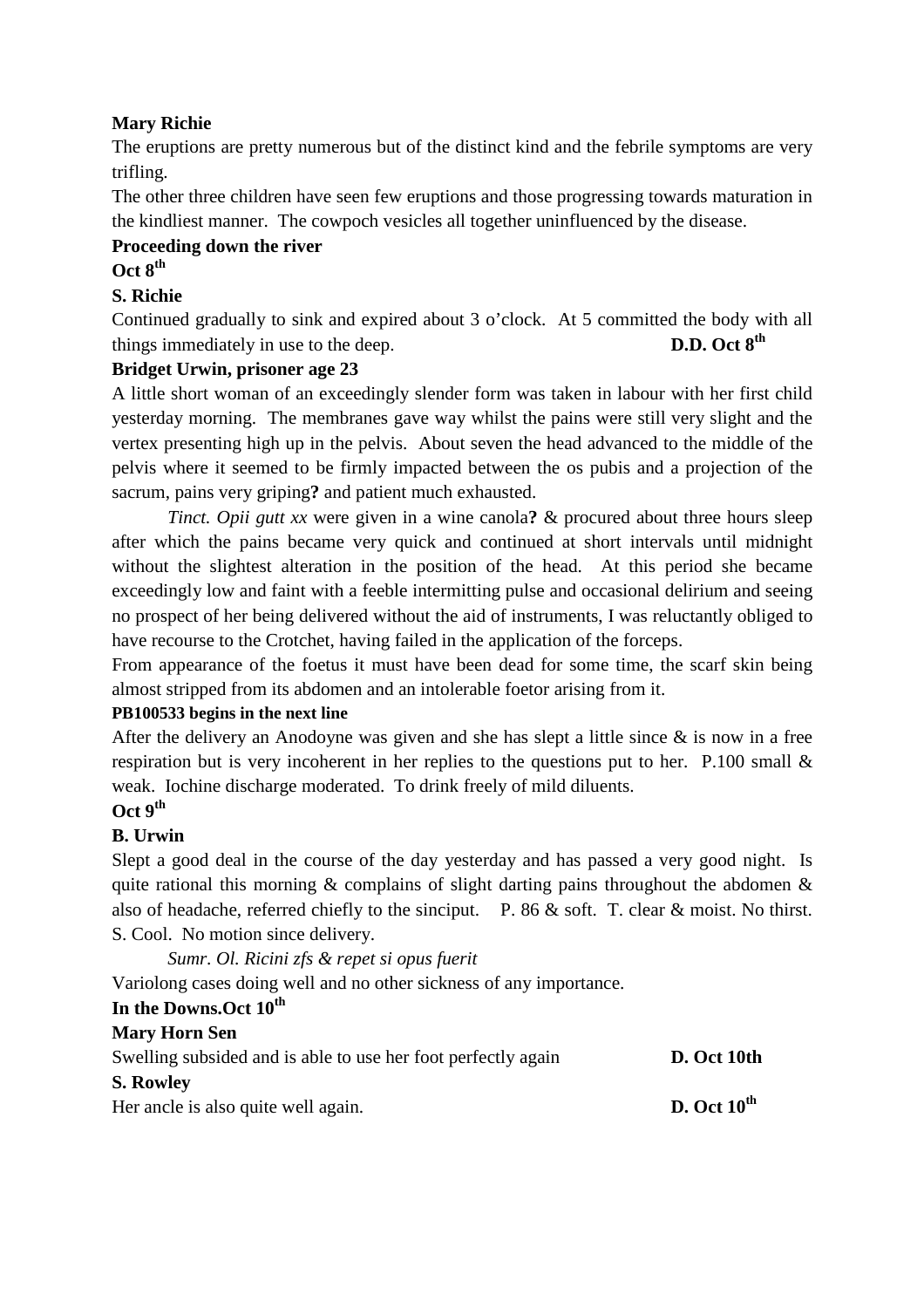#### **B.Urwin**

Has slept badly and complains of a soreness over her body and limbs. Had only one motion from the oil tho it was repeated in the afternoon. P. 90 and soft T moist and whiteish S. Moist considerable lochine discharge and a lactine secretion in the morning.

*Rx. Infus. Sennae zij* 

 *Sulph. Magne.s zfs pd?*

*statim sumendus* I had her breasts drawn, and to drink freely throughout the day of wine diluted.

#### **M. Richie**

Her feet and hands are a good deal swelled today  $\&$  covered with pustules but the eruptions on the rest of her person are beginning to fall off. Pyrexia trifling. B. rather slow.

*Sumr. Infus. Sennae zij* **D. Nov 2nd**

#### **Margt Horn, Ben Hobson, Janet Gordon**

These children have all had this disease in the mildest manner and the greater part of the pustules are dried and peeling off. **D. Nov 2nd**

# **Oct 11th**

#### **B Urwin**

Medicine operated freely and is much better in every respect this morning.

**PB100534 begins on 2nd line of report** 

Oct  $13^{\text{th}}$ 

Off the Isle of Portland

Has passed a restless night in a great miasma owing to the pitching of the Ship which keeps up a constant nausea without vomiting. No alvuic evacuations these two days.

P. small and weak. S. Moist. T. clean and moist.

*Rx. Submur. Hydrarg g<sup>r</sup> iij Ext. Colocynth. Comp. g<sup>r</sup> x Mucilage qs ft. Bol No ij* 

*Quamprimum sumendus* 

#### **Oct 14th**

Her purgative has operated freely  $\&$  she feels herself better today. The milk has disappeared and she has still a trifling lochial discharge. P. 80 small and weak. S. cool & moist. Little solid appetite with occasional retching that must be attributed to the motion of the Ship.

Let her have preserved meat, Sago  $\text{am.pm.}$ ?(a symbol perhaps am.pm) ad libitum and three or four glasses of wine in the course of the day.

The greater part of the women are very sea sick today and some of them are affected with a costive state**?** of the bowel requiring laxative medicines.

The children with the small pox are all in a state of convalescence and no additional cases.

#### **Sarah Wharmby Prisoner age 20**

A stout healthy looking woman of a sanguine temperament was yesterday seized with painful swelling and inflammation of the right cheek to which she attributed to the bite of some kind of insects during the night.

Today this has spread itself all over the face & gradually extending over the scalp & attended with strong pulsation in the temporal arterial and great confusion of head. Eyes much inflamed & impatient?? of? light.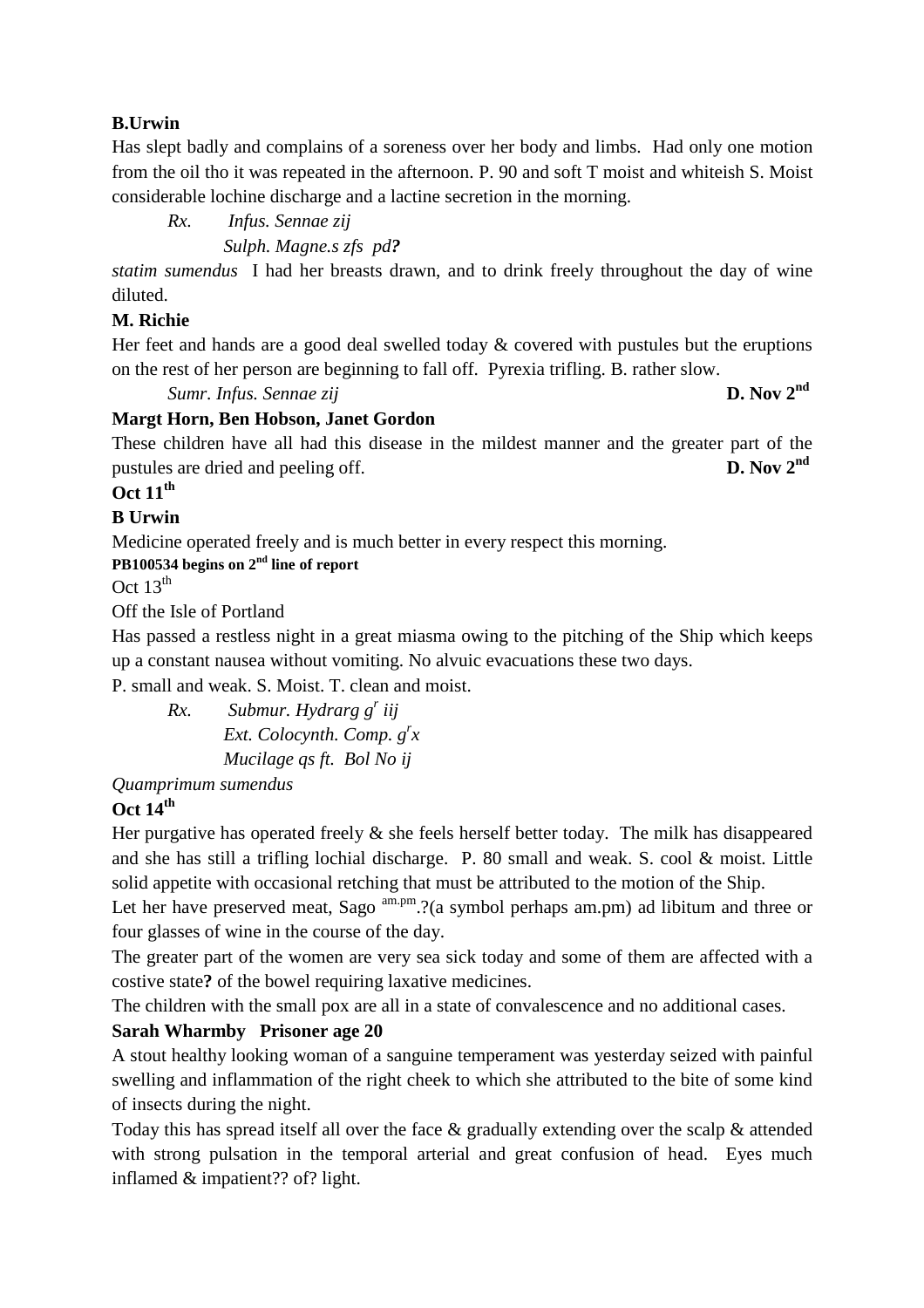Inflammation of the skin of a light flushed**?** colour with erysipeloid patches interspersed now and then. P. 108 hard and full. S. hot and dry. T. white and moist. Thirst urgent B. and Catamonia tolerably regular

*V.S. et ?***(**unknown symbol, perhaps for cupped*) Infus. Sennae ziij Sulph. Magnes. g<sup>r</sup> fs? No 2* 

*per Cathartic* 

#### **7pm**

Fainted when she had lost about twelve**?** ounces of blood and afterwards vomited freely. Cathartic procured three copious evacuations and she appears now much more composed. Her hair was cut off this morning and her face and scalp kept coated with oatmeal which seems to give her a good deal of relief.

#### **PB100535**

**Oct 18th**

#### **S. Wharmby**

Has rested tolerably well and second ??? Cathartic? this morning. Erysipelas has appeared over the whole scalp. Had two more alvuic evacuations in the early part of the morning. P. 120 soft and much**?** compressible**?** S. hot & dry T. furred with urgent thirst.

*Rx Potass Subcarboric ↄi* 

 *Succ. Lemonis zfs Antimon Tart gr 1/6 Syrup ??(semissis = half. Like modern simple syrup) zij Aqua zij pb? Ft. Haustus* 

*6th omni hora sumendus* 

#### **19th**

Has passed a restless night and there seems to be an alien**?** change in her situation since yesterday.

*Cont Med<sup>n</sup>*

#### **Mrs Urwin**

Remains very weak and without appetite but otherwise without complaint. P. 82 small and weak. Perspires very much during the night but fine? at present time.

*Rx Decoct. Cinch. ziij* 

 *Acid. Sulphate. gutt ? pd? Q?.S.* 

*bis in die sumendus* 

Three slight cases of Diarrhoea administered *Pulv. Rhei*  $\sigma i$  to each.

#### **Oct 20th Long 12 W Lat 43 N**

#### **S. Wharmby**

Has passed a restless night from excruciating headache, and the whole of the face and scalp is considerably more swollen and of a darker colour than before being now of a purple hue. P 100 & soft. Thirst urgent. No stool these two days.

*Rx Submur. Hydrarg. g<sup>r</sup> v Pulv. Jalap. g<sup>r</sup> xx Sy?. S? q.s. ft Bol statim sumendus*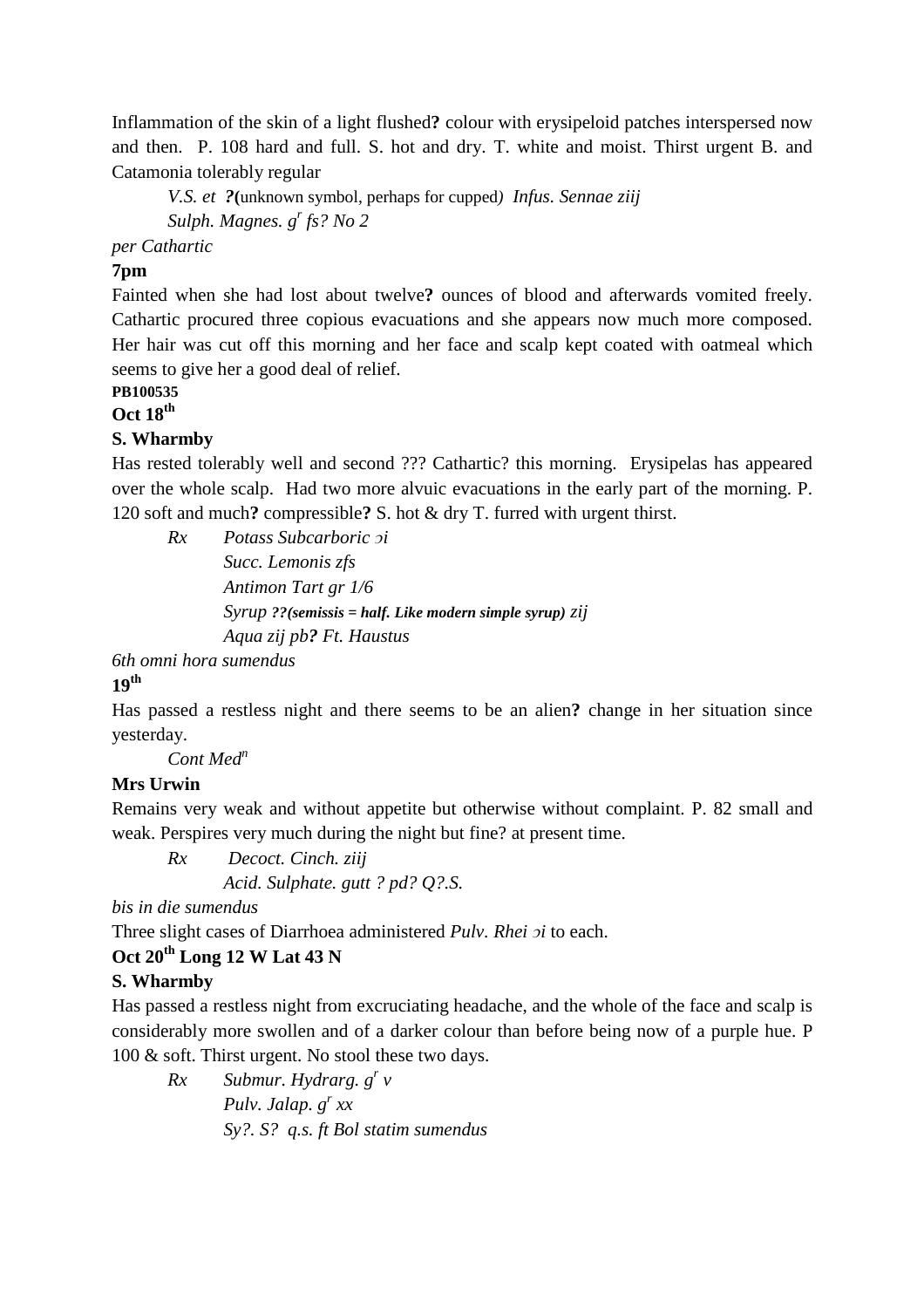### **Mrs Urwin**

Still seems very weak, but her appetite has improved and she drinks her half pints of wine in the 24 hours.

*Cont omnia ut antea* 

#### **S. Wharmby**

Head very much relieved by the purgative which operated freely, the swelling of the face has also subsided a little and she took her breakfast this morning with some degree of appetite. P. 100 and small. S. dry. Thirst still considerable. Urine high coloured depositing on standing a copious dark brown sediment.

*Repet. Mist. Saline? ut olim* 

The Ship has been rolling and pitching**?** These two days and there is a very heavy sea running, consequently a good deal of sea sickness amongst the women.

#### **PB100536 (began in the line above)**

#### **Jane Robson age 19**

To some of the worst of them effervescing draughts and Anodoynes have been given and one poor girl who has retained scarcely anything upon her stomach since we left the river had a blister applied to her precordia this morning.

#### **Oct 23rd**

Blister has risen well and has at stomach not experienced the sickness so much since. B. very natural

*Sumr. Bol. Cal. & Jalap?* 

**25th** 

#### **Mrs Urwin**

Has been much incommoded? by the slight pitching and her stomach has refused everything in the shape of medicine these two days past. Lochial discharge has also returned in considerable quantity and she seems emaciated**?** and exhausted. Has kept down some Sago and wine this morning.

*Omit Med<sup>n</sup>Cont Oris? rub?* 

## **26th**

Stomach more settled today. No passage in her bowels for some days.

*Sumr. Pulv. Rhei et Repet si opus fuerit* 

#### **S. Wharmby**

Since the last report has continued to recover daily and her only complaint now is debility. Half a pint of wine daily.

**Oct 27th**

#### **Jane Robson**

Had three evacuations from the Cathartic yesterday and feels much better today tho weak and complaining of soreness in her bowels from being so long confined to bed. S. at present cool & soft but perspires excessively during the night. T. clean and moist P. 92 and light.

*Repet. Decoct. Cinch. cum hord? Sulph. ut olim* 

#### **22nd**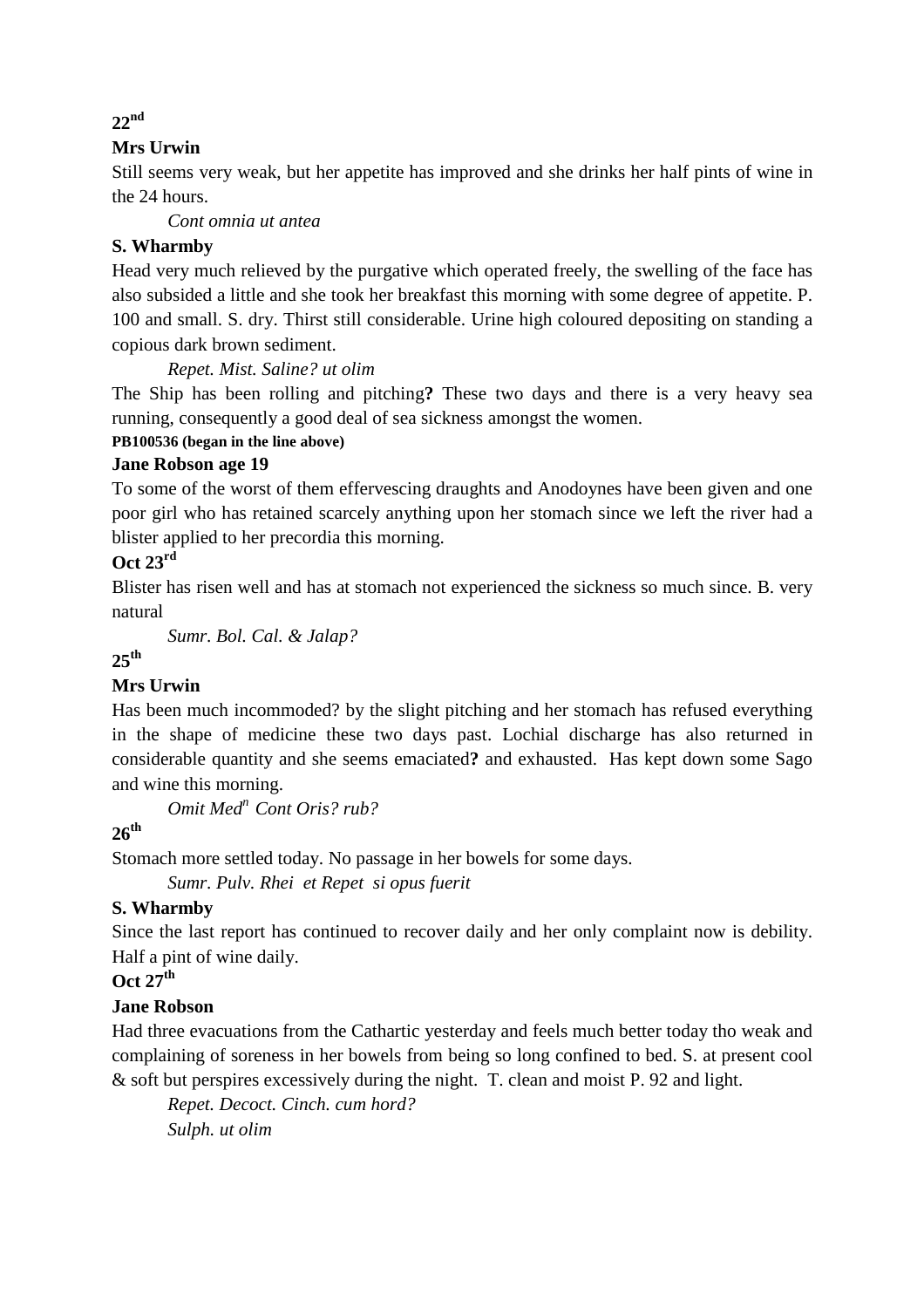#### **28th**

#### **Jhfs Allen? McDougal, passenger age 24**

For two days past has been affected with a constant inclinations to ??? stools. The evacuations consisting principally of mucus tinged with blood and attended with great tormina and tenesmus.

*V.S. ut zxx et Sumr. Haust. Cathartic Saline* 

#### **Jane Robson**

Blister healed and quite well in every respect. **Oct 28th**

# **PB 100537**

For some days past there has been several slight cases of Diarrhoea which a single of Rhei followed by a dose or two of nutrious**?** mixture has now fully recovered.

## **7pm**

# **Jhifs McDougal**

Has been purged very much all day in the early part of the stool were largely mixed with feculent matter but towards the afternoon they have consisted entirely of bloody purema??

*Rx Submur. Hydrarg. zfs Pulv. Antomin g<sup>r</sup> xv Opii pur. g<sup>r</sup> xii Confect Aromat qs ft. Pilula? xii* 

*Quamim hora 4is horis sumendus esl?* 

## **Long 14W Lat 25N Oct 29th**

Has been out very often in the night but not as much troubled with tenesmus  $\&$  there is no appearance of blood in the stools this morning. P. 100 S. hot &dry

*Cont Pil ut heri* 

**7pm** 

#### **Mrs Walker**

## **Passenger age 24**

After a natural labour of a few hours was delivered of a daughter this afternoon, the child having several distinct patches on various**?** parts all over its body and extremities resembling exactly the variolong eruptions about the eighth or ninth day

## **Off Madeira Oct 31st**

## **Jhofs McDougall**

Has only had one dejection in the course of the night & this of a more natural appearance. Mouth slightly affected. *Omit Med<sup>n</sup>*

#### **Jane Robson**

Appears recovering but still continues weak and perspires very much at night. *Cont Med<sup>n</sup> omnia* 

Commenced the Issue of Lime Juice

#### **Nov 2nd**

## **Frances Phillips**

#### **Age 63 Prisoner**

This woman is mother to a prisoner and is an old emaciated creature that I should have made objections to receive notwithstanding she was apparently free from any bodily diseases had it not been from that anxiety she evinced to accompany her daughter who was seized with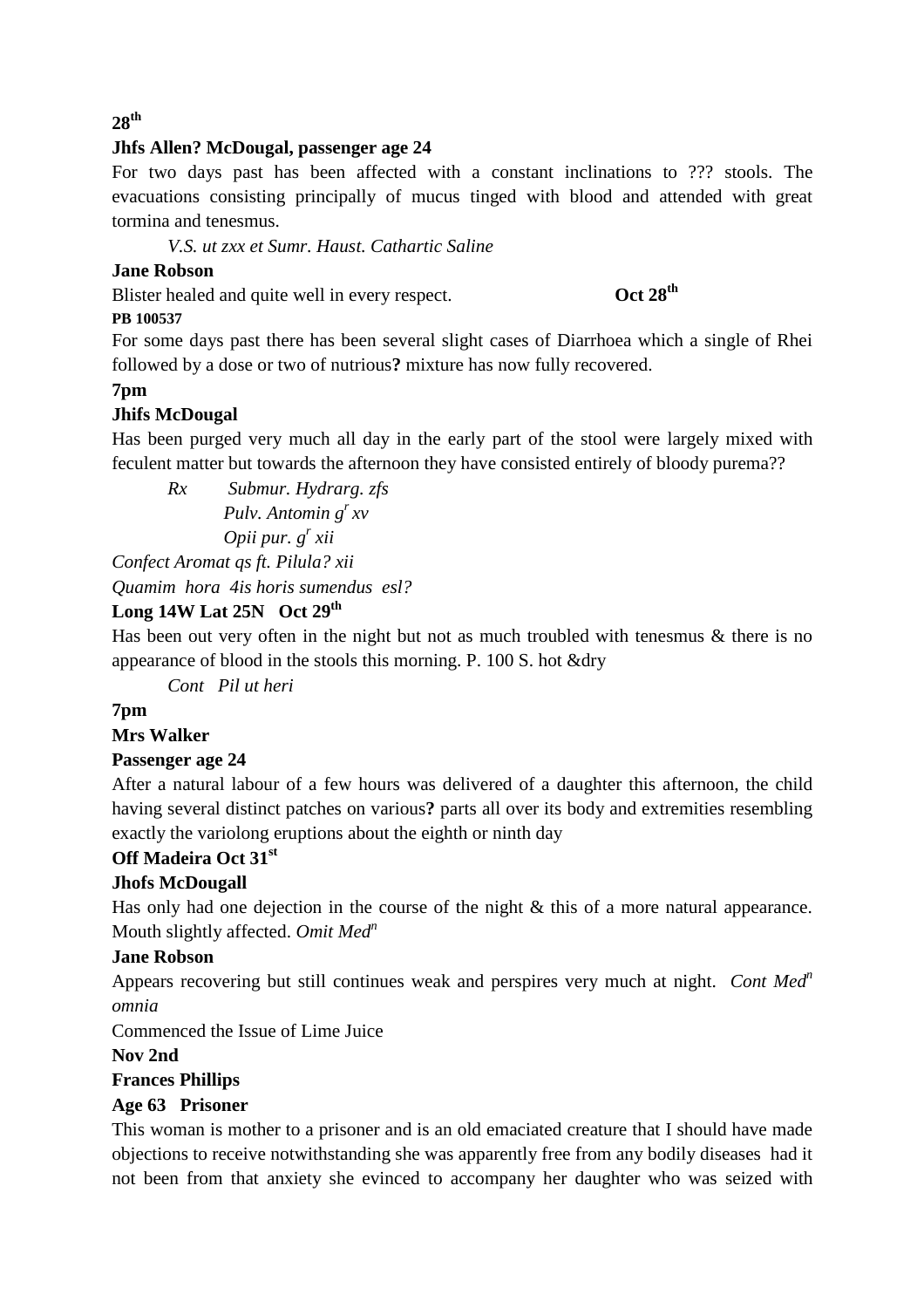oppressive labour pains at the moment of her coming on board. She is entered on the list as only 44 years of age but has every appearance of being more than 63 as she calls herself. Since she came on board she has gradually become more and more debilitated and is now obliged to lie in bed a great part of the day without any apparent diseases shown weakness and impaired appetite.

#### **PB100538 (began in the line above)**

*Sumr. Infus. Quassia ziii bis die* 

To have half a pint of wine daily and as nutritious a diet as can be procured**?** All the children with small pox are now perfectly recovered.

## **Nov 8th At anchor at the island of St Jago**

#### **Mrs Urwin**

Since the last report has been gradually gathering strength and gets up three or four hours everyday.

*Cont omnia* 

Some slight intestinal irregularities requiring aperients <sup>?(unknown small symbol)</sup> but no cases of that importance to render it necessary to mention particularly.

### **9 th**

Received a supply of fresh beef and vegetables.

**10th**

#### **Jhifs McDougal**

Free from all complaints **D. Nov 10<sup>th</sup>** 

#### **Mrs Bonney**

#### **age 54 passenger**

Has been long subject to Asthma and has had several slight attacks here. The night after she had a violent paroxysm when an emetic was given with sensible benefit but she still continues to breathe laboriously with great palpitation of the heart. Appetite impaired and considerable emaciation. Frequent cough attended by a scanty acrid expectoration. S. cool P. Irregular. Urine limpid and passed in better quantities. B. regl Cat<sup>en</sup> have ceased for several years.

*Rx Lotio. Ammonae ziijfs Tinct. Scillae? zij pd? Datura zfs Saline? et applic. Emplast. Canth. sterno* 

# **Nov 12th Sailed from St Jago**

Breathes somewhat easier and expectorates more freely. Blister now? healing?

*Cont Med<sup>n</sup>*

# **13th**

## **Mrs Urwin**

Bowels constipated otherwise going well. *Hab<sup>t</sup> Bol. Submur. Hydrarg. cum Ext. Colocynth ut olim*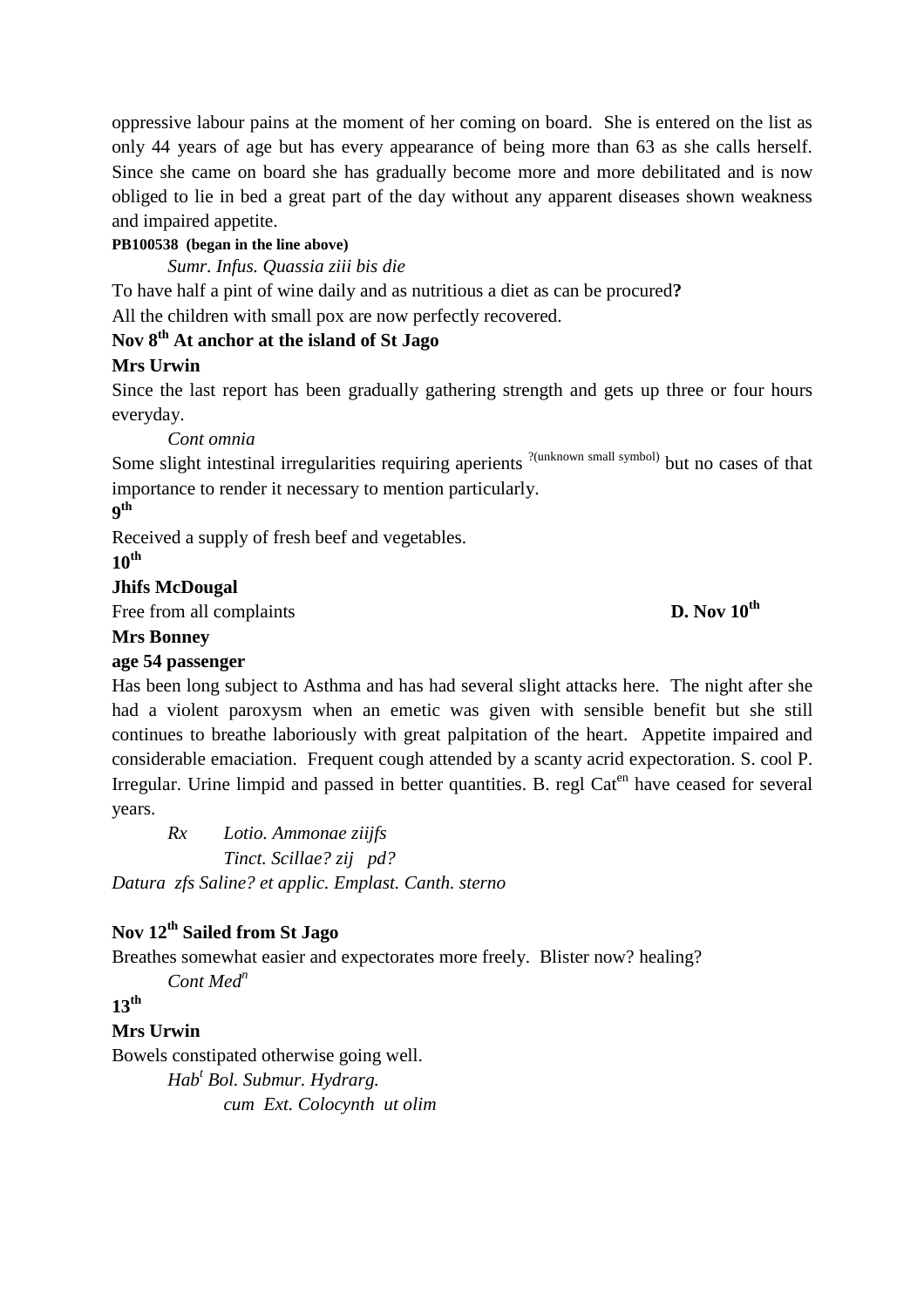#### **16th**

#### **Mrs Bonney**

Breathing relieved?? but is quietly accommodated and her appetite much improved. P. Frequent, weak & even. T. clear and moist. S. cool

*Sumr. Infus. Gentian Comp. zij* 

 *bis in die* 

Full diet with half a pint of wine in the course of the day.

**PB 100539 (begins at the end of 1st line)** 

#### **Jane Wear**

#### **Prisoner age 21**

Complaining of violent headache and a sense of soreness all over her body, but which is more particularly severe in the joints of the knees, and lumbar region. Face flushed. Eyes slightly inflamed & ?(impatient?) of the light. P. 84 & hard T. white and moist with considerable thirst. S. cool Cat<sup>en</sup> & bowels regular. For some days past has felt languid & uncomfortable with occasional headache and cold shivers. *Ext. Sang. ad zxvi et Sumr. Haustus Cathartic* **7 th Nov** 

Blood taken away cupp<sup>d</sup>  $\&$  vis. and Cathartic operated freely, another at the morning, almost free from complaint

**10th**

#### **Jane Wear.**

Perfectly recovered **D. 18th**

#### **Marianne Gratland**

#### **Prisoner age 19**

Complains of severe darting pains in both sides of the thorax, much increased on making a full inspiration & accompanied with a short dry cough. Also of headache and a general sense of soreness in her limbs. Face flushed with strong pulsation in the temporal arteries. T. clean and moist. Some thirst. P. 102 hard. Catamenia & bowels regular. Has been ill since yesterday morning.

*V.S. ad zxx et Sumr. Haust. Cathartic.* 

#### **Vespere**

Was much relieved by the bleeding and the cathartic has operated fully.

*Pulv. Antimon. g<sup>r</sup> xv h.s sumendus* 

#### **Nov 21st**

#### **Mrs Gratland**

Free from complaints **D. Nov 21**<sup>st</sup>

Since we left St Jago the weather has been increasingly hot and several of the women have been affected in the same manner as Wear and Gratland from having exposed themselves to a partial current of air whilst in a free perspiration. In these cases the same means were pursued and the same success.

#### **22nd**

## **Mrs Bentley**

#### **Passenger age 28**

Has been ill of Dysentery for two days without making the requirements? with it. Dejections a ??? mucus? mixed largely with blood and attended by great tormina and tenesmus. P. 104 &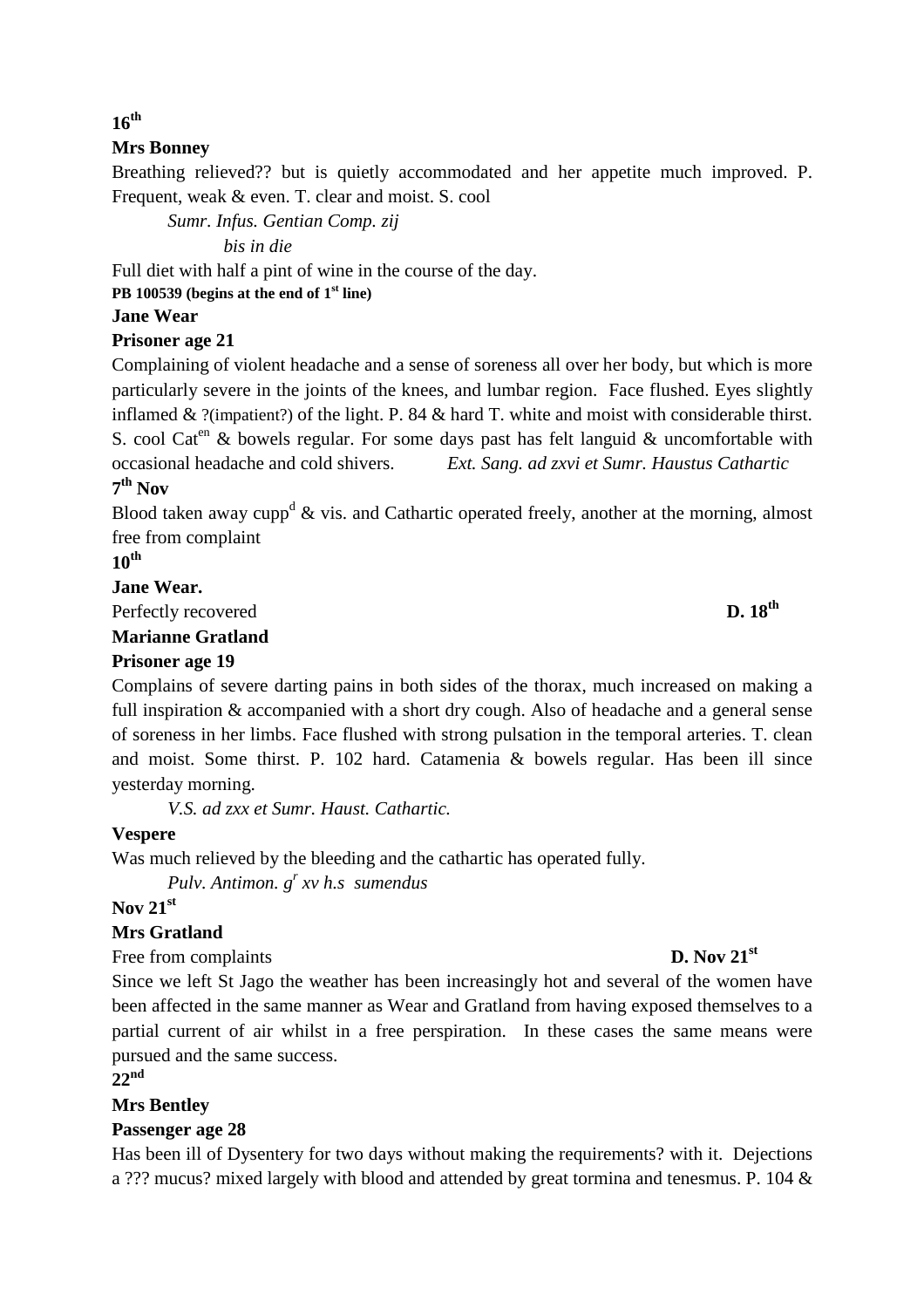hard S. hot & dry T. fine cooling incessant thirst & much headache. Has previously enjoyed very good state of health. Tho she has been rather irregular in her menstrual discharge for some months past.

#### **PB 100540**

*V.S. ad zxii et Hab<sup>t</sup> Haust. Cath. Saline* Let her drink copiously of warm barley water.

#### **Vespere**

Fainted from the bleeding and has had a great many evacuations since, some of them a good deal mixed with scybala. Blood taken away cupp<sup>d</sup>  $\&$  viscid. Countenance much dejected.

*Rx Submur Hydrarg. g<sup>r</sup> v Pulv. Antomin. g<sup>r</sup> iij Opii g<sup>r</sup> i Confect. Aromatic. qs ft Bol. h.s. sumendus* 

#### **Nov 23rd**

#### **Mrs Bonney**

Has been out five or six times in the night & complains much of tenesmus.

 P. 100 small and easily compressable**?** T. covered in the middle with a deep brown fur with moist edges of a Crest?naturally**?(see Crest Syndrome)** red colour. S. hot & dry & much headache.

*Hydrarg. Submur. g<sup>r</sup> ij 3tis hora* 

 *sumendus* 

# **25th**

Continued to being much purged both yesterday and the day before, but has only been out twice last night and the blood has disappeared from the stool. Mouth slightly affected and is much freed from pain.

*Cont Med<sup>n</sup>*

# **Nov 26th**

#### **Mary Harper age 20**

Was delivered last evening of a still born child. Its death she attributed to a fall she received about a fortnight ago and its appearance correlates to that opinion. Has slept well & everything very favourable.

*Rx Infus. Sennae ziij Magnes. Sulph. zxi pd? ft Haust* 

*statim sumendus* 

#### **Mrs Bentley**

Stools quite nat<sup>1</sup> Mouth very sore

*Omit med<sup>n</sup>*

#### **Mrs Bonney Long 27W Lat 44S**

Has had no return of her asthmatic complaint but still remains very weak. *Cont Mist Ionic ??*  **Mrs Bentley** 

Free from complaints. Dysentery better soreness of the mouth. **D. Dec 1**<sup>st</sup>

#### **Rosanna Keenan & Mrs Bonney**

Both remain much in the same state, weak and emaciated with impaired appetite and other slight dyspeptic symptoms.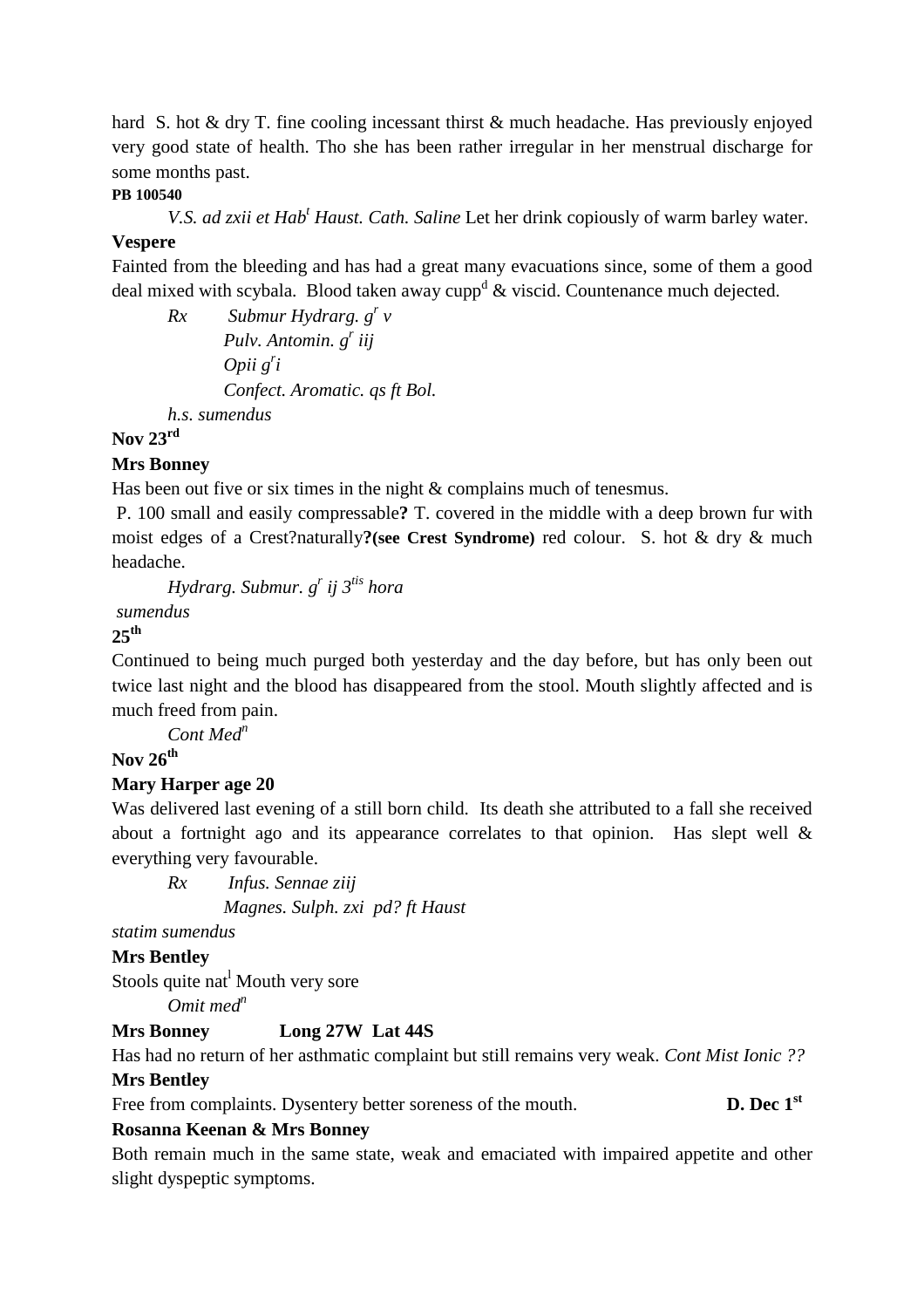#### *Cont. Infus. Ionic et Oris? rub? ut antea*

#### **PB 100541 Mrs Orford**

#### **Passenger age 57**

An infirm looking old woman has been long subject to stomach complaints and having no great appetite for the usual diet she became weak and emaciated without any particular disease. Says that she has been accustomed all her life to drink a certain portion of spirits after her meals. The want of which ?Sal(saline?) she regrets from morning till night. *Sumr. Infus. Rubi? Chamaem? ziij bis in die* and to have some of the preserved meat and wine daily.

#### **In sight of the Island of Trinidad Dec11th**

Since last report there have been several cases of constipated bowels requiring aperients and as few slight Diarrhoea, and nothing of any importance.

The old woman seems much in the same situation as before. Has been ill for two days with Dysentery but having a great aversion to medicines did not mention it to me until this morning. Stools frequent largely mixed with blood and preceded by violent griping & accompanied by severe tenesmus. Headache also present and a feeling of soreness generally over her body P. 100 small & hard S. hot & dry T. parched with great thirst Cat<sup>en</sup> have been very irregular for some time past.

*Ext. Sang. zxii et? Cass.(Cusso?) Haust.* 

*Cath. Saline* 

#### **Dec 14th**

#### **Mrs McDougal**

Had several evacuations from the Cathartic yesterday partially mixed with feculent matter and passed with much less pain. Blood taken away cupped and covered with a buff & viscid coat. In the evening two grains of Calomel, four of Antimonial powder and one of opium were given, but then has passed a restless night from incessant desire to go to the water closet and she complains as much as ever this morning of the tormina and tenesmus. P. 86 & soft

*Sumr. Bol. Hydrarg. Sub. Pulv. Anton.* 

 *Op. ter in die* 

#### **Long 25W Lat 37 S 15th**

Is not quite so much pained but still seems very much purged.

*Omit Med<sup>n</sup>*

#### **P100542**

**Dec 17th** 

#### **Mrs McDougal**

Slight pytalism. Has had only three evacuations during the last twelve hours and those of a more natural appearance & passed almost without pain. P. 86 and soft

*Omit med<sup>n</sup>*

# **19th**

Still continues to have frequent liquid dejections but consisting entirely of feculent matter  $\&$ passed without pain. Mouth very sore. Skin Soft & moist. Has a great desire to eat if her mouth would let her.

*Sumr. Mist. Cretae zifs cum*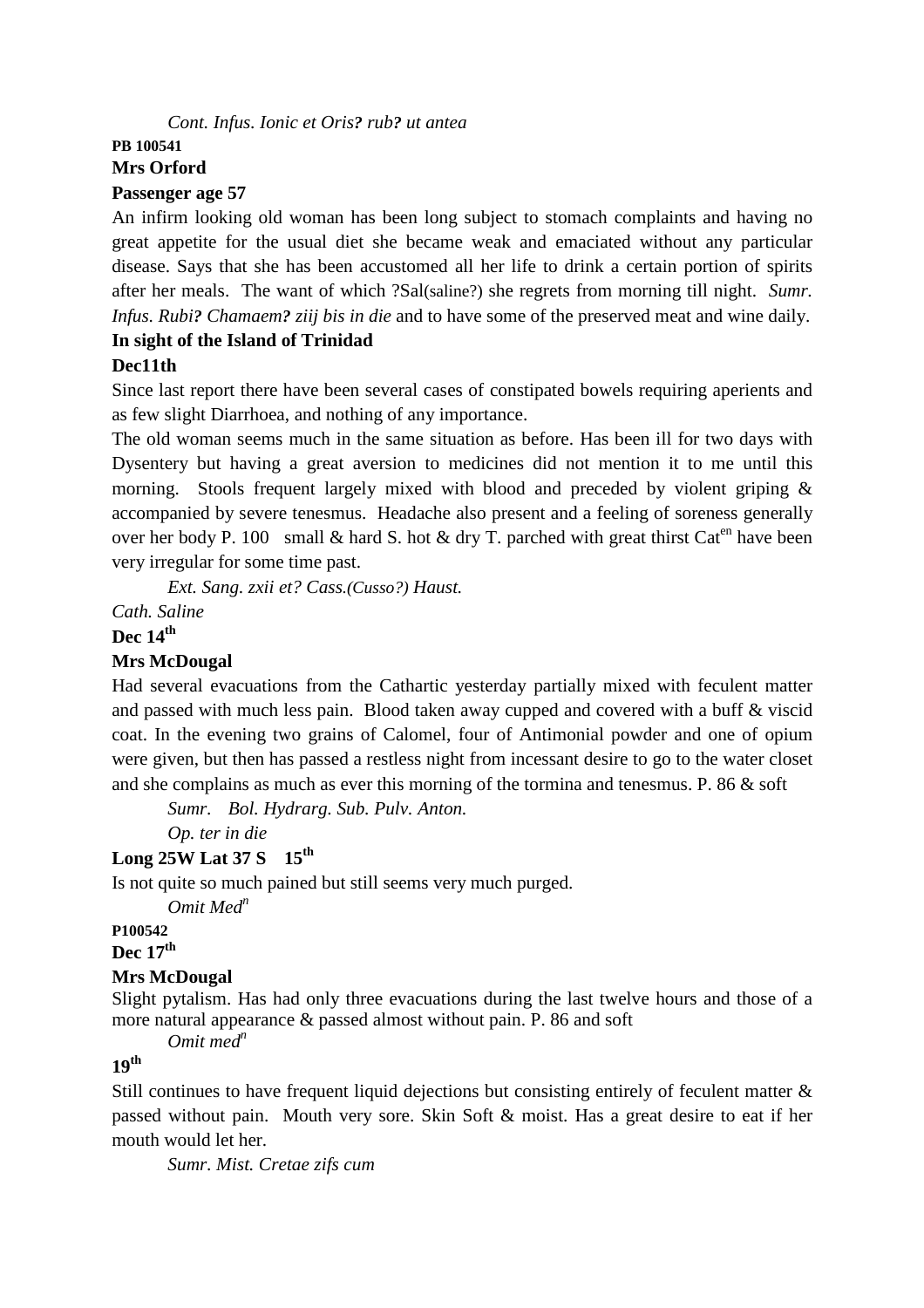*Tinct. Op. gutt vxv omni? 6tis hora* 

#### **20th**

Has only had two motions since yesterday morning and feels much better in every respect.

*Cont.* med<sup>*n*</sup> ut heri

# **Jane Smith age 36**

# **Mrs Keenan age 44**

# **Mrs Wharmby age 45**

#### **Prisoners**

These women are all affected with Diarrhoea but unaccompanied by any febrile symptoms *Sumr. Pulv. Rhei zfs &* 

 *Hab<sup>t</sup>Haust. Anodyn. h.s.* 

# **Dec 20th**

## **Mrs McDougal**

Has had several light stools during the last 24 hours and complaining much today of muscular debility & has eat nothing these two days. Mouth still much affected. P. 22 small and weak S. soft and moist

*Omit Mist et Sumr. Infus. Quassia ziij ter in die* 

#### **Jane Smith**

Was greatly purged yesterday and was several times out in the night but she is free from pain excepting a slight degree of tenesmus.

*Sumr. Mist. Cret. ziij com Tinct. Op. fait x ter indie* 

#### **Sighted the Trinidad Islands in the afternoon**

The other two seem pretty well again this morning but there are two others i.e. Jane Henry  $\&$ Marianne Gratland in the same state.

**Dec 22nd**

#### **Jane Smith**

Free from complaint **D. Dec 22<sup>nd</sup>** 

#### **Mrs McDougal**

An opiate was administered at bedtime and has procured her a good nights rest having been only obliged to get out of bed once.

*Cont. Infus. ut heri* 

#### **PB100543**

During the last week we have had several slight Catarrhal affections. Is worse by? some intestional irregularities but they have been easily recovered by Aperients and Antimonials.

#### **Mrs McDougal**

Still continues very weak and the bowels very open but the stools are of a natural colour and passed without the slightest pain. Has taken her medicine these two days.

*Repet. Mist. Reb? com Tinct. Op. ut olim* 

#### **Mrs Bonney**

Was attacked last evening by another asthmatic paroxysm and complains much this morning of a pain in the right ?? about the middle of the ??ritis. This has been fixed there for several days past and has been gradually increasing in severity.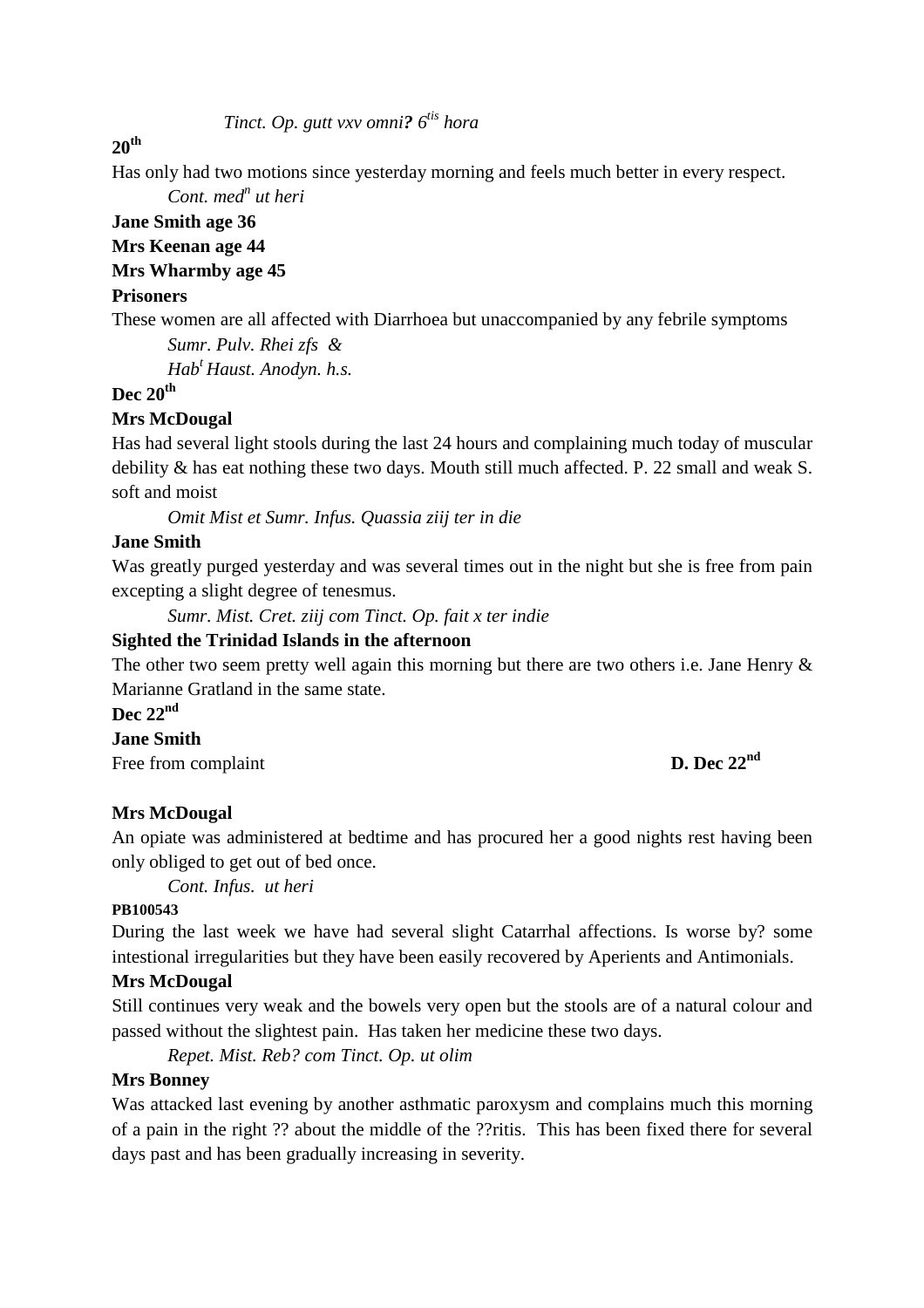P. frequent feeble & ?? B. regular slight cough attended with full expectorations considerable emaciation and debility tho she eats and drinks well, and has been taking bitters and infusions of bark generally during the last month.

*Sumr. Ol. Ricini zi applic. Emplast. Canth. parti dolente* 

# **Jan 1st 1825**

#### **Mrs Mc Dougal**

No motion since yesterday. *Omit med<sup>n</sup>*

#### **Mrs Bonney**

Pain much relieved by the blister and breathes freely again today. Had several free evacuations from the oils.

#### **Mrs McDougal**

Bowels remain tolerably regular but complains much of weakness and want of appetite.

*Hab<sup>t</sup> . Decoct. Cinch. iij ter in die* 

There are several with slight bowel affections but none of any moment.

# **6 th**

## **Mrs Orford**

One of the women mentioned before is being troubled with Dyspeptic complaints prostration of strength and has been gradually getting more emaciated and weak and today presents the following symptoms i.e. a considerable enlargement of the lower part of the abdomen comm.??scating on percussion a sound of fluctuations great muscular wasting and debility. Countenance pale and sunk with an occasional red circumscribed spot on her cheeks. Pulse weak frequent and irregular T. clean & moist very little thirst B. rather slow appetite exceedingly good.

#### **PB100544**

Breathing very much hurried on the slightest exertion. Skin soft and moist perspires a great deal towards the morning. Urine diminished in quantity, turbid, and deposites copious brick coloured sediment.

*Rx. Hydrarg. Submur. g<sup>r</sup> v Pulv. Julap. ↄi Syrup q.s.ft Bol. statim* 

*sumendus* 

**Jan 7th**

# **Mrs Orford**

Had several copious watery evacuations from the purgative yesterday and the abdomen appears less tense and painful. Urine passed in the course of the night about a pint & extremely turbid. Sweated profusely towards the morning. P. 94 small & irregular T. clean & moist with little or no thirst. Extremities much wasted but by appearance of the abdomen tho she now states that she was severely affected with general anasarca about a twelve month before her embarkation and tho she was freed from the dropsical symptoms by undergoing a course of medicine that she has never been perfectly well since.

*Rx Potass. Carb. ↄi Acet. zij Tinct. Scillae gutt xv Aq zif pd? ft Haust 6tis*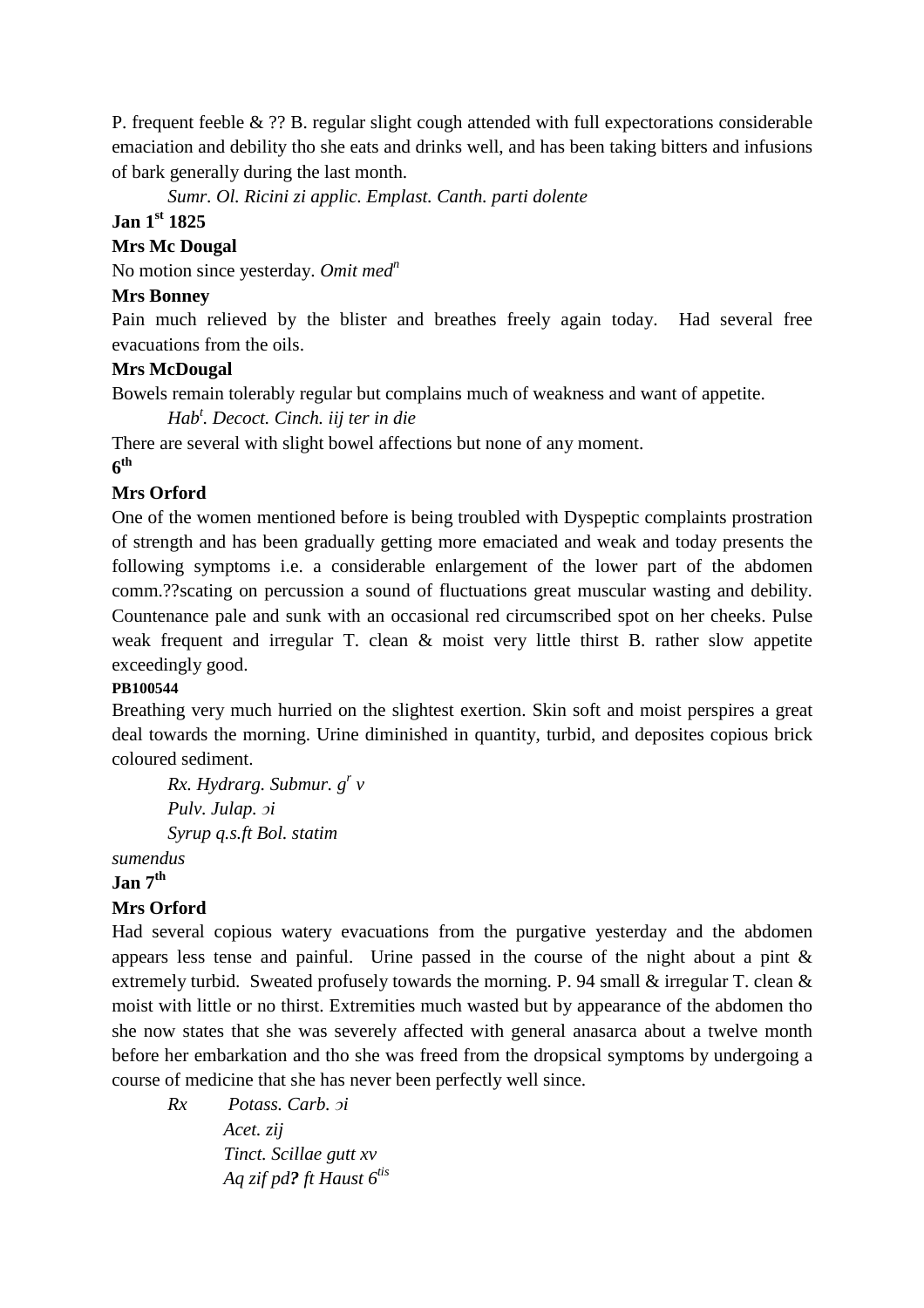*q'que hora sumen.* 

# **Jan 8th Long 41 E Lat 40 S**

Much as yesterday in every respect. Has only passed about a pint and a half of thick turbid urine in the 24 hours.

Cont med<sup>*n*</sup> et Hab<sup>*t*</sup>. Decoct. Hordie cum Super Tart. Potass. pro pol  *(pro pol = to be taken as a drink)*

#### **12th**

There has been a sensible increase in the urinary discharge these three days past but the enlargement of the abdomen progressed, the pains continue and the respiration**?** is becoming more and more difficult. Has slept none for some nights passed which may perhaps be principally attributed to the Ship's labouring very much in a Gale of Wind.

*Cont med<sup>n</sup>*

There are a great many slight contusions from falls but none of any serious moment.

#### **PB100545 (begins in the first line)**

**14th**

## **Mrs Orford**

Her abdomen has daily increased in size and has now become very tense and painful when touched. Passed about three pints of urine in the 24 hours which on standing deposites a very copious red coloured sediment. Breathing laboured. Countenance sallow emaciated and expressions of anxiety. P. 108 & irregular. Appetite still good and seems to digest her food tolerably well.

*Omit Mist. Diuret. et Sennae Bol sing/ping? ut olim*  The other old women remain much in a state *quod antea*

#### **Jan 15th**

## **Mrs Orford**

Purgative operated freely and this morning five quarts of serum liquid were drawn off by Paracentesis Abdomenis which operation she bore exceedingly well and seems in excellent spirits. Applied an operation embracation and a flannel roller with some degree of firmness round the body.

## **Long 73E Lat 16S**

Has slept well and is free from any kind of pain or tenderness in the abdomen. Since the operation yesterday has passed water better.

Passed? two pints of urine which has deposited very copious red coloured sediment. P.104 small and weak. T. clean and moist with scarcely any thirst. Has perspired freely in the night and her skin is still moist.

*Repet. Mist. Diuret.ut olim et Sing dos Eadem g<sup>r</sup>i ??* 

# **Jan 17th**

Complains of a sense of soreness in the Hypogastric region today & has had no passage from the bowel since the operation terminated**?** yesterday.

*Sumr. Sulph. Magnes. zifs*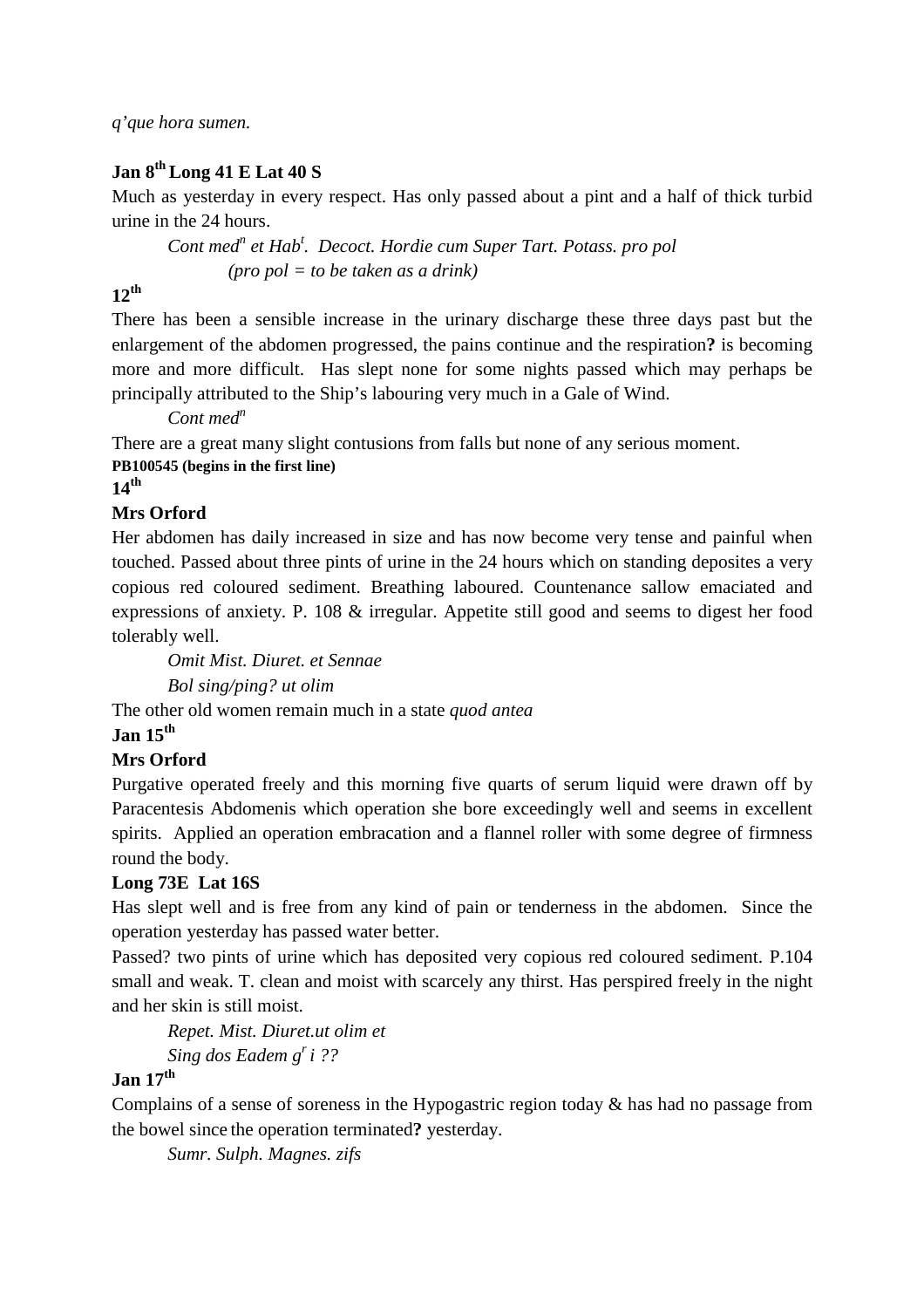### **In sight of the Island of St Paul 18th**

Has had copious evacuations from the Cathartic and is now quite free from pain. Urine still scanty and very turbid, P. 102 small and weak. Perspires a good deal in the night.

*Cont med<sup>n</sup>*

# **24th**

We have had a continued gale of wind during the last week and the Ship has been exceedingly wet but there is no increase in the sick list except for a few slight contusions from falls.

## **PB100546**

## **Mrs Orford**

The swelling of the abdomen seems to be gradually increasing again tho the urinary discharge amounts now to six pints in the 24 hours  $\&$  is become much clearer leaving very little sediment on standing. P. 96 small and weak. Appetite exceedingly good and ingests her food perfectly. T. clean & moist with very little thirst. Sweats profusely during the night but sleeps well and is refreshed by it. Countenance improved and is in very good spirits.

*Cont omnia ut antea* 

# **Jan 26th**

Slight ptyalism otherwise much the same. *Omit Calomel Lot.*

*Cont Mist. Diuret.* 

Blowing a gale & many tumbles but no serious injury.

## **Marg<sup>t</sup> Smith**

# **Passenger age 24**

After a natural labour of four hours was this afternoon safely delivered of a fine male child.  $20<sup>th</sup>$ 

# **Marg<sup>t</sup> Grant**

# **Prisoner age 21**

Was seized last evening with hard**?** tremors, headache, nausea, vomiting**??** and a general sense of soreness over the whole body which has prevented her from closing an eye during the night. Has made many efforts to vomit this morning but without affect. P. Frequent, small and irregular. S. hot & dry. T. covered with a brownish white fur. Thirst urgent. B. tolerably regular. No appearance of Catamenia for seven months.

*Rx Pulv. Ipecac ↄi* 

 *Ant. Tart. g<sup>r</sup> i Aq zij pd? Haust. statim* 

## sumendus

## **Vespere**

Emetic operated fully and brought off a great quantity of little i??ities of a greenish yellow colour, since which the headache has not been quite so severe but otherwise is much the same as in the morning.

*Rx.* Pulv. Antimon  $g^r v$  *Hyd. Submur. g<sup>r</sup> ij Opii g<sup>r</sup> i Confect. Aromat. qs ft Bol*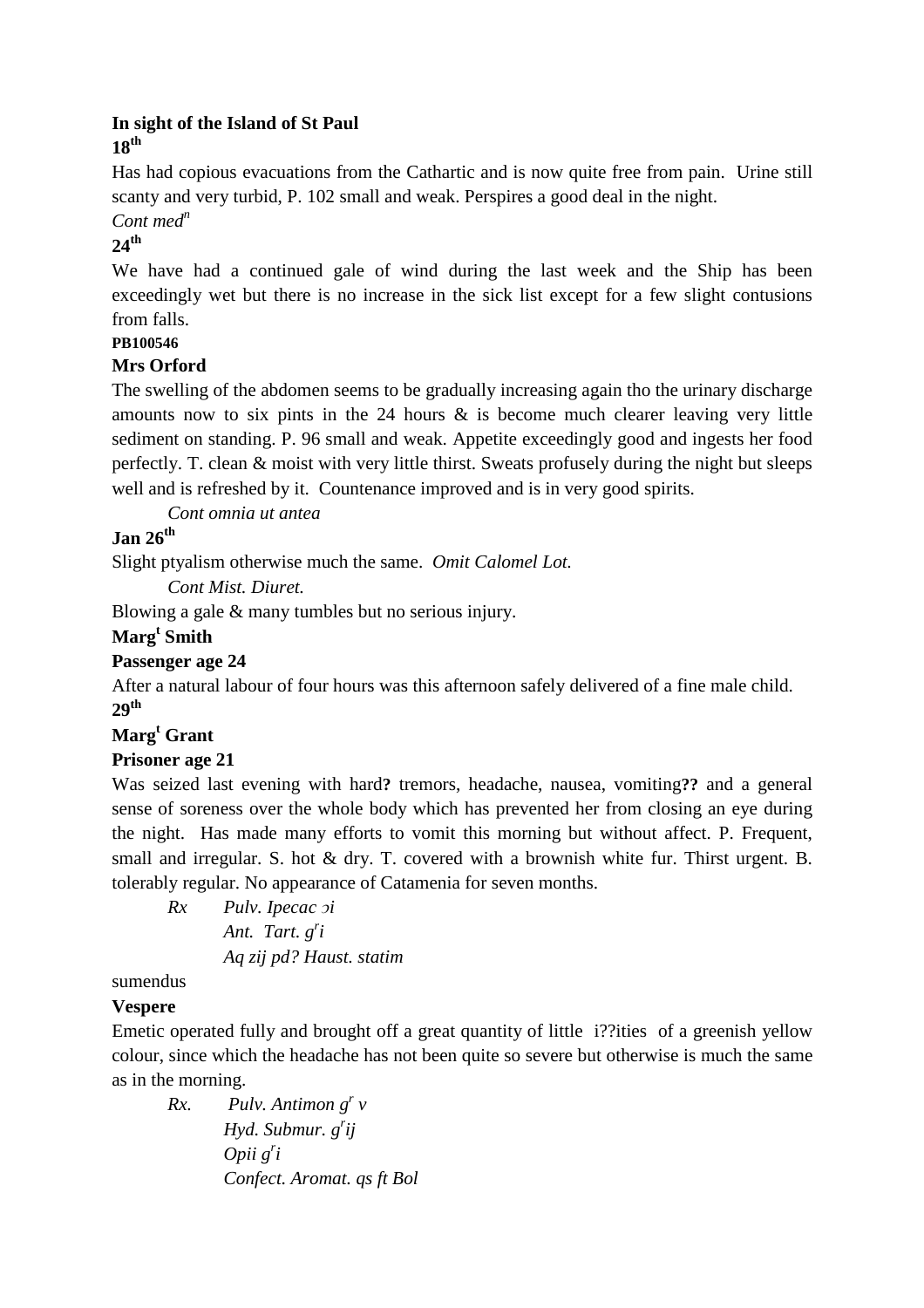*hora somni sumendus*  **30th**

Has passed a restless night from excruciating headache ??? chiefly to the ??? and from a general feeling of anxiety. P. 106 small & weak S. hot and dry. T. foul with great thirst. **PB100547** 

No stools since the emetic

*Rx Hydrarg. Submur. g<sup>r</sup> v Jalap. Pulv. g<sup>r</sup> xv Sy. qs ft. Bols st. sumendus Decoct. Hord. cum SuperTart. Potassae* 

*pro pot sumendus?* 

# **Jan 31st**

Before the operation of her medicines yesterday she complained very constantly of her head. I attempted to bleed her but she fainted before she had lost a single ounce the vein was opened a second time about an hour afterwards with a similar result. Towards the afternoon the purgative operated briefly, and she has rested pretty well during the night, but she complains much of severe headache which is now more, particularly severe in the occiput. These cause a great deal of general agitation and stretches the tendons at the wrist. Countenance sunk and dejected. Eyes slightly affected S. hot and dry. T. covered with a brownish white fur. P.100 and small. Urine turbid**?**

*Sumr. Mist. Sal. Diaphor. zij cum Camph. g<sup>r</sup> xv omni 6tis hora.* 

## **Vespere**

Much **???** morning**??** headache especially severe. *Emp. Canth. nuchae admot* 

## **Feb 1st**

Blister has risen well  $\&$  the headache is much relieved. No sleep otherwise much the same as yesterday.

*Cont.* med<sup>*n*</sup> ut heri

# **Mrs Orford**

For some days past the urinary discharge has considerably increased and quantity now upwards of two quarts in the 24 hours. Swelling of the abdomen has now subsided a good deal and no fluctuation can now be perceived on examination. General health and looks improves.

*Cont. aperients* 

**Vespere** 

# **Marg<sup>t</sup> Grant**

*Ft. Bath? Calid.(warm bath?)* 

## **2nd**

??? very freely after coming out of bed & passed a quiet night but without sleep. *Cont med<sup>n</sup> Sumr. Haust. Anodoyne h.s.* 

# **3 rd**

Slept well and seems much better in every respect. P. 84 small and weak S. cool & moist. Had a free evacuation this morning.

*Cont med<sup>n</sup>*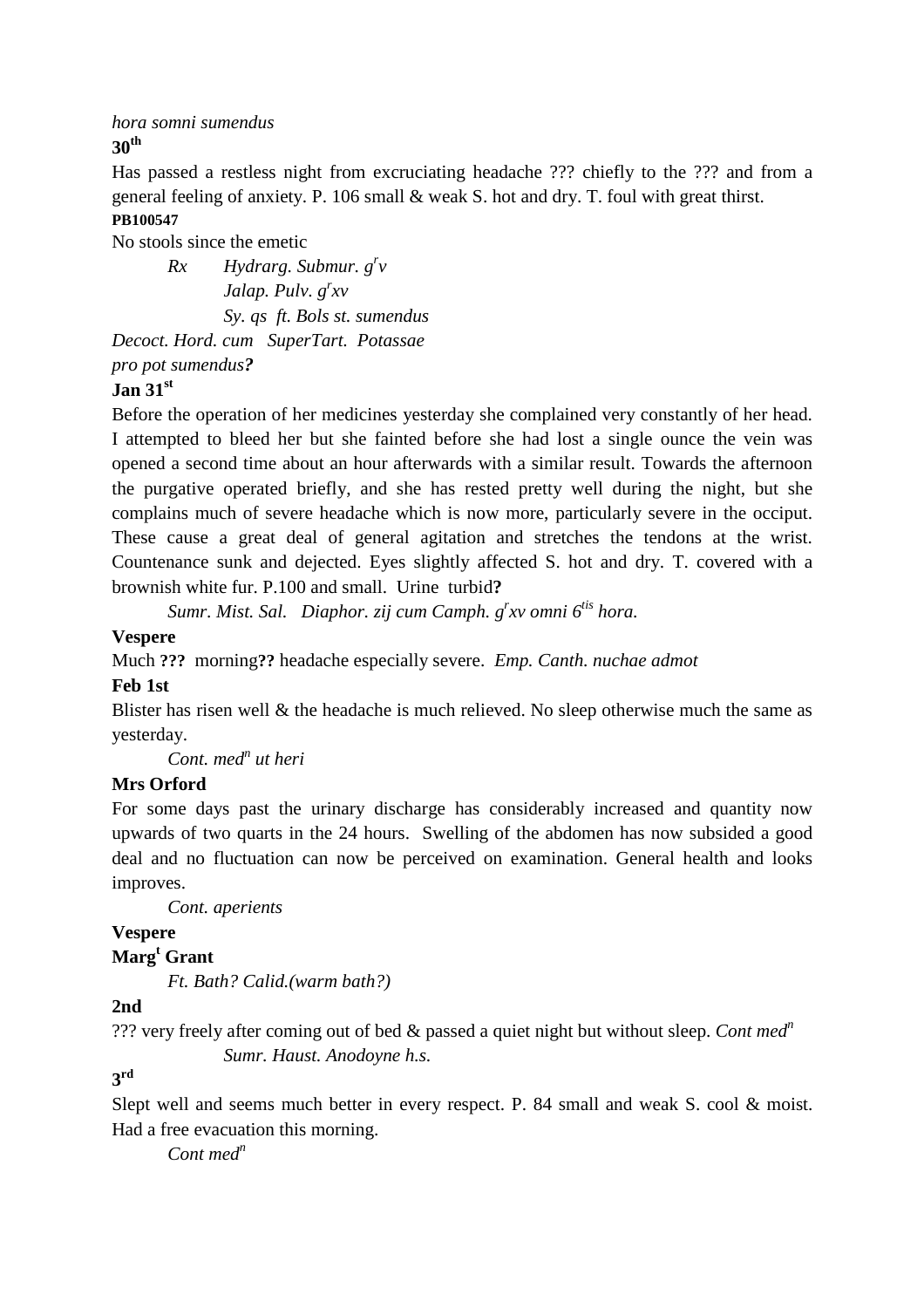# **PB100548 Feb 5th In the afternoon saw the S.W. Cape of Van Diemen's Land Marg<sup>t</sup>Grant**

Is perfectly free from febrile symptoms but has a peculiar wild expression about the eyes & at times these two days past has muttered a great deal of insolent nonsense tho when roused up a little she answers any questions put to her in a rational manner. Still a great stupor**?** of her tendons of the wrist and tremor of the hand when put out. Sleeps well and eats a good breakfast. P. Small and weak. T. clean  $\&$  moist. B. reg<sup>1</sup>. S. moist and very limpid.

*Omit med<sup>n</sup> & Sumr. Decoct. Cinch. zij* 

#### *ter in die*

#### **Vespere**

Great confusion of head  $&$  keeps constantly muttering and talking to herself.

*Emplast. Canth. nuchae admot.* 

# **6 th Mrs Orford**

Improves daily *Cont med<sup>n</sup>*

#### **Mrs McDougal**

Free from complaints. **D. Febry 5<sup>th</sup>** 

## **Margt Grant**

Tore off the blister the moment it was put on, and has been very restless during the night. She has rational replies on being just first satisfied, but soon relapses into a state of incoherence and tho she takes everything that is offered to her she instantly rejects it again by forcing her fingers into her thorax. P.76 soft. S. covered with extreme moisture. T. clean & moist and dull and dirty looking. Respiration easier. B. pretty regular. *Omit med<sup>n</sup>*

*Sumr. Bol. purg.* 

Shaved her head and applied a blister across the scalp?? (unsure of this word)

#### **Feb 7th**

Margaret Smith's child was last evening seized with convulsions and expired whist putting it into warm baths. Mother recovering four weeks.

## **Margt Grant**

Has slept a good deal but there is still much confusion of intellect and she keeps putting her fingers down her thorax whenever she catches the attendants eyes turned from her. Rubbed off the blister as fast as it was replaced yesterday. Had two copious motions from the purgative. Eyes very wild. P. 74 & weak.

*Sumr. Mist. Camph. zij 6tis hora* 

And apply another dipper of vinegar**?** and water constantly to her hand(head?).

# **Feb 8th**

## **Margt Grant**

No change in her situation since yesterday. Sent her to Hospital at Hobart Town.

# **Feb 10th Mrs Urwin Mrs Bonney Rosanna Keenan Mrs Orford**

Recovering with partial convalescence beginning preserved meat as from the date of their being first put into the sick list, until the day of their landing at Hobart Town on Feb  $10^{th}$ .

In the passage up to Sydney no case of disease whatsoever occurred and the Medicine Chests were landed at the Commission Stores on the  $1<sup>st</sup>$  day of March 1825

W. B. Carlyle Surgeon R.N.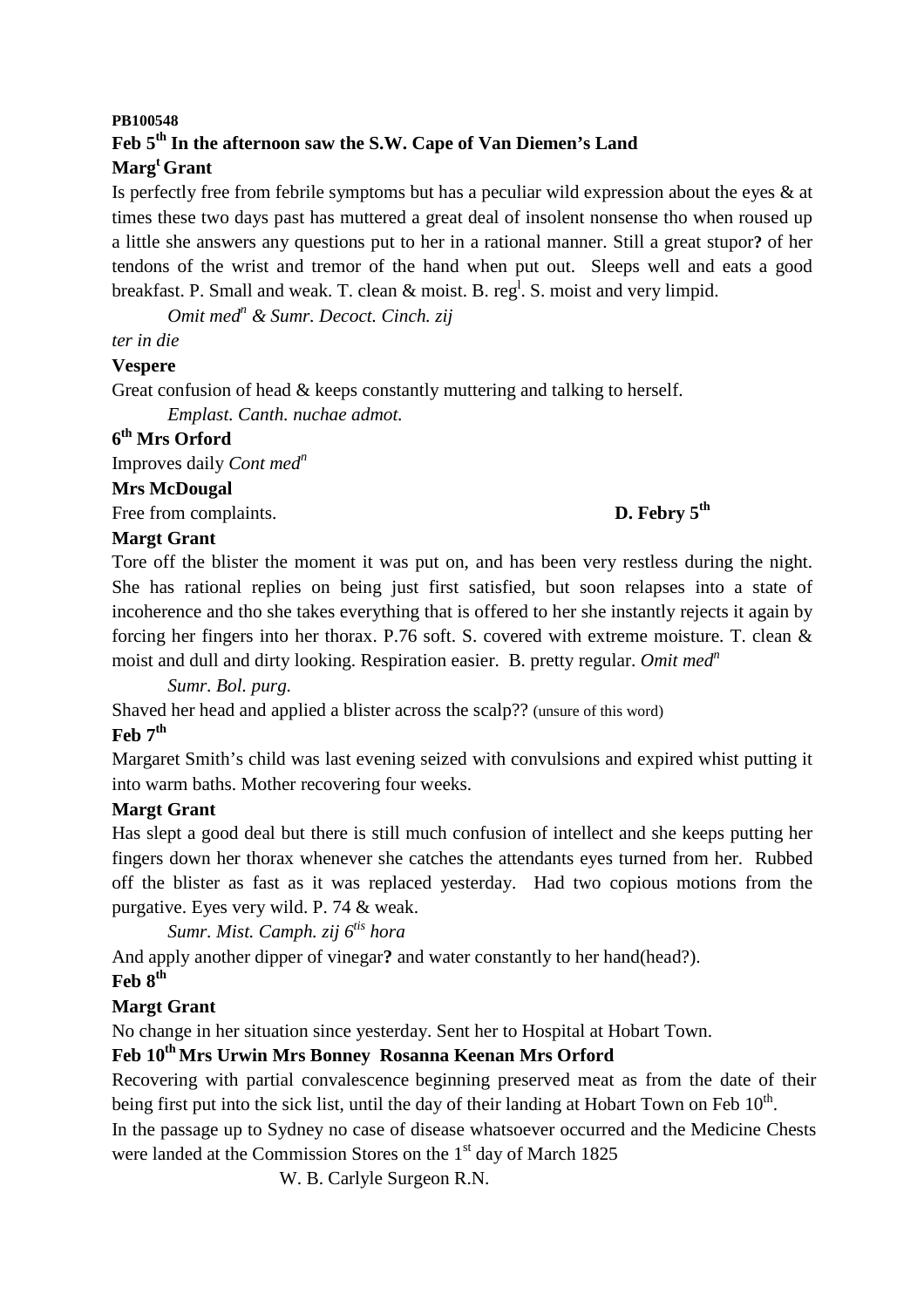| Nature of the Disease<br>or Hurt.          | Put on the<br>Sick List. | Discharged<br>to Duty.  | Sent to the<br>Hospital. | Died on<br>Board. |
|--------------------------------------------|--------------------------|-------------------------|--------------------------|-------------------|
| Continued Fevers                           | $\mathfrak{Z}$           | $\mathbf{2}$            | 1 2 Solart               |                   |
| Fluxes                                     | $\sqrt{s}$               | b                       |                          |                   |
| $S_{\text{curvy}} \dots \dots \dots \dots$ |                          |                         |                          |                   |
| $Ulcers$                                   |                          |                         |                          |                   |
| Wounds & Accidents .                       | $\mathcal{S}$            | $\mathcal{Z}$           |                          |                   |
| Rheumatism                                 |                          |                         |                          |                   |
| Pulmonic Information                       | $\ddot{\theta}$          | $\mathcal{Z}_{1}$       |                          |                   |
| Intermittent Fevers                        |                          |                         |                          |                   |
| Pariola                                    | $\mathcal{L}$            | $\overrightarrow{J}$    | e.                       |                   |
| Weiter                                     |                          |                         |                          |                   |
| Jema                                       |                          |                         |                          |                   |
|                                            |                          |                         |                          |                   |
|                                            |                          |                         |                          |                   |
|                                            |                          |                         |                          |                   |
| Other Complaints                           |                          |                         |                          |                   |
|                                            |                          | 31                      |                          |                   |
|                                            |                          | <b>GENERAL REMARKS.</b> |                          |                   |